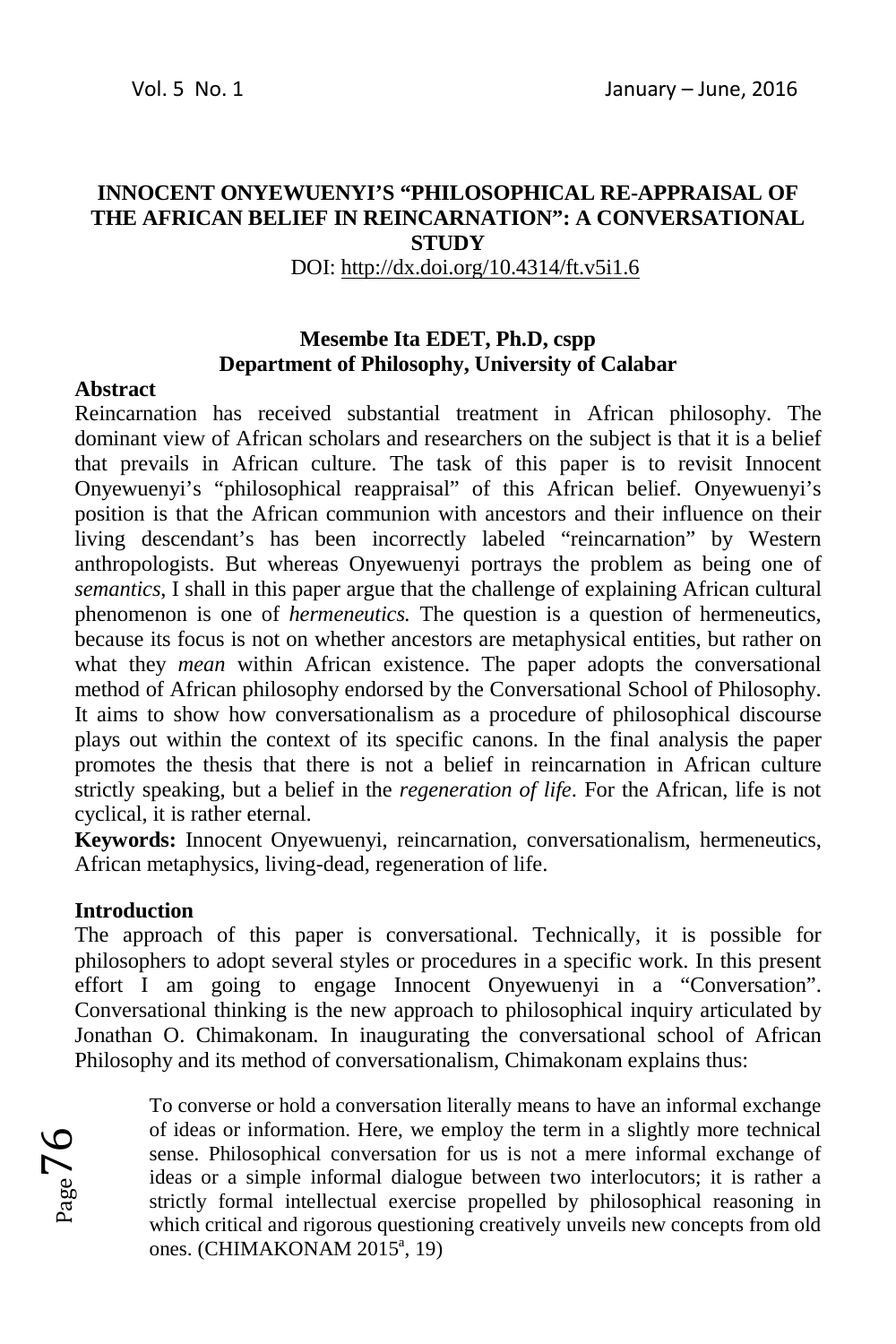Furthermore he clarifies that.

<u>.</u>

By conversational philosophy we mean that type of philosophical engagement between individual thinkers with one another, on phenomenological issues of concern, or on one another's thoughts where thoughts are unfolded from concepts or from concepts of concepts. Conversational philosophy is therefore more than a dialogue; it is an encounter between proponents and opponents, or a proponent and an opponent engaged in contestations and protestations of ideas and thoughts. (CHIMAKONAM 2015<sup>a</sup>, 20)

It must be noted that in characterizing conversationalism, not all philosophic engagements qualify as conversational thinking. Any discourse in African philosophy or African studies can only be said to be an essay in conversational thinking if it is guided by the canons of conversational philosophy<sup>1</sup>. It is a ruleguided encounter between proponents (Nwa-nsa) and opponents (Nwa-nju), engaged in protestations and contestations of thoughts in place and in space (CHIMAKONAM 2015<sup>b</sup>). In the present context I represent the Nwa-nju engaged in conversation with Innocent Onyewuenyi, the Nwa-nsa. It need not be gainsaid that the greatest compliment one can pay a philosopher and any scholar for that matter is to criticize his work. It is my hope that Nwa-nsa Innocent Onyewuenyi will join the fray in further extending the conversations on the idea of reincarnation in African philosophy. Indeed, it was Nwa-nsa who first requested this conversation, because in concluding the work, which is the subject of our discourse, Onyewuenyi submits as follows:

Instead of saying that a newborn child is a 'reincarnate" of an ancestor, we should rather say that he is the "vital influence" or the "life-share" or "personal ray", or "living-perpetuation" of the ancestor. If these suggested terminologies seem inadequate to the reader, I invite him to suggest an alternative, so that with the benefit of his collaboration, we can approach more nearly to perfection and exactitude. (1996, 44)

Onyewuenyi's article entitled "African Belief in Reincarnation: A Philosophical Reappraisal" first appeared in the *International Philosophical Quarterly* (I.P.Q) volume 22, 1982. Its republished version appeared in 1996 and presents the discourse in thirteen sub-sections, in forty-five pages. For our purposes, I shall apply my

 $\sum_{\substack{\text{ion} \ \text{goint} \ \text{con} \\ \mathbb{R} \text{con}}}$ <sup>1</sup> The canons of conversationalism as articulated by Chimakonam (2015) are eight and interconnected. They include: critical conversation, transformative indigenization, noetic africanization, moderate decolonization, constructive modernization, non-veneration of authorities, checking perverse dialogue and theoretic interrogation. Part of the aim of this work is to show how conversationalism as a procedure plays out within the context of these canons.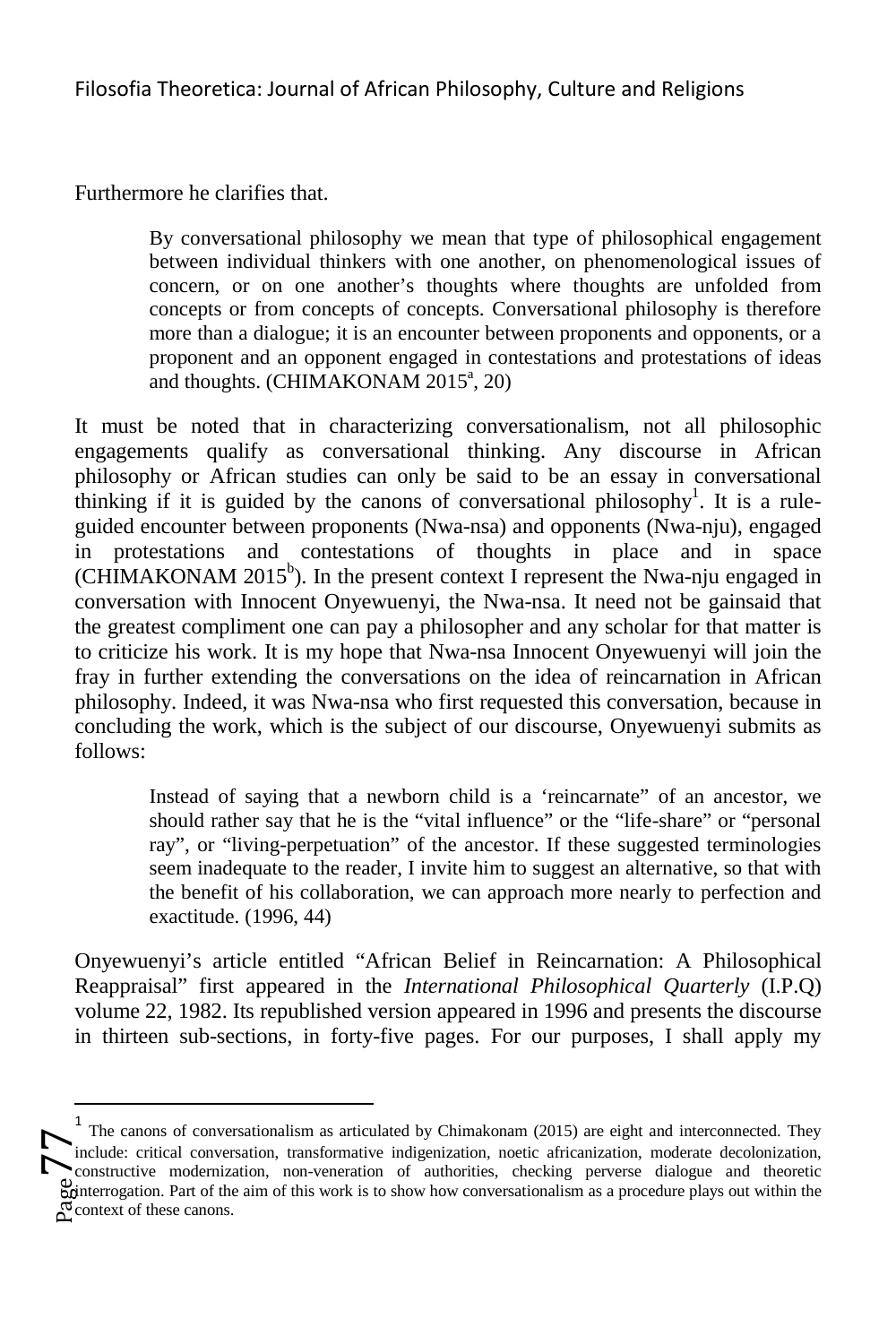preferred styles in the interrogation of Onyewuenyi's thoughts in each of the thirteen sub-sections.

## **The Preface: The Motivation and Justification of Onyewuenyi's Effort**

Onyewuenyi's article was apparently ground-breaking when it appeared in the United States in 1982. According to the author many African scholars/researchers studying in Europe or America at the time based their projects and researches on this paper (1996, x). But because many African Universities and Libraries do not subscribe to the I.P.Q, scholars in Africa could hardly access the article. The topic concerns reincarnation.

 Onyewuenyi laments the "unfortunate" situation where "educated" Africans, from reading the works of Western anthropologists, ethnologists and administrators, have internalized and accepted that Africans believe in reincarnation. These erroneous belief affects their lives, informs some of their actions and practices, and they teach and preach it.

 He contends that such scholars have been misled. He laments, "This is an example of how abjectly a people can be caused to become complicit in their own degradation, by accepting uncritically a foreign imposition and thereby undermining their cultural identity (1996, x). Onyewuenyi's thesis is clearly stated thus:

The term "reincarnation" is not an African word. It has a definite meaning in the English language but its adoption to make concrete and real what otherwise is abstract and immaterial, namely-cultural concept of Africans in connection with the 'return" of the dead forebears in the newly-born-is grossly erroneous and misleading. It is as incorrect to say that Africans believe in reincarnation as it is to hold that African religion is ancestor-worship. (1996, x)

The topic indeed holds worldwide interest, but of course in the way Onyewuenyi has contextualized it, it really should concern Africa and African scholars intimately, because they are the ones whose cultural concept regarding their ancestors' influence on their living descendants, has been incorrectly labeled "reincarnation" by Western anthropologists and administrators. That is, if Onyewuenyi is correct.

 Onyewuenyi was encouraged and motivated to republish the essay in Africa in its present form as part of his contributions to the African struggle for mental liberation from "the shackles of cultural imprisonment and distortions imposed on them by the misrepresentations of Western scholars" (1996, x-xi).

What may hopositional claims since<br>what may have been a simpler or<br>philosophy. Let us call the "proble<br>contemporary African Philosophy". Is Onyewuenyi correct? It would be pre-mature to judge from these prefatory submissions of his, but it is clear upon analysis that Onyewuenyi is making too many propositional claims simultaneously thus compounding complications for what may have been a simpler or less complex problem of contemporary African Philosophy. Let us call the "problem" before us "the question of reincarnation in

In the way Onyewuenyi contextualizes or formulates the problem, he simultaneously raises semantic, metaphysical, ideological, psychological and ethno-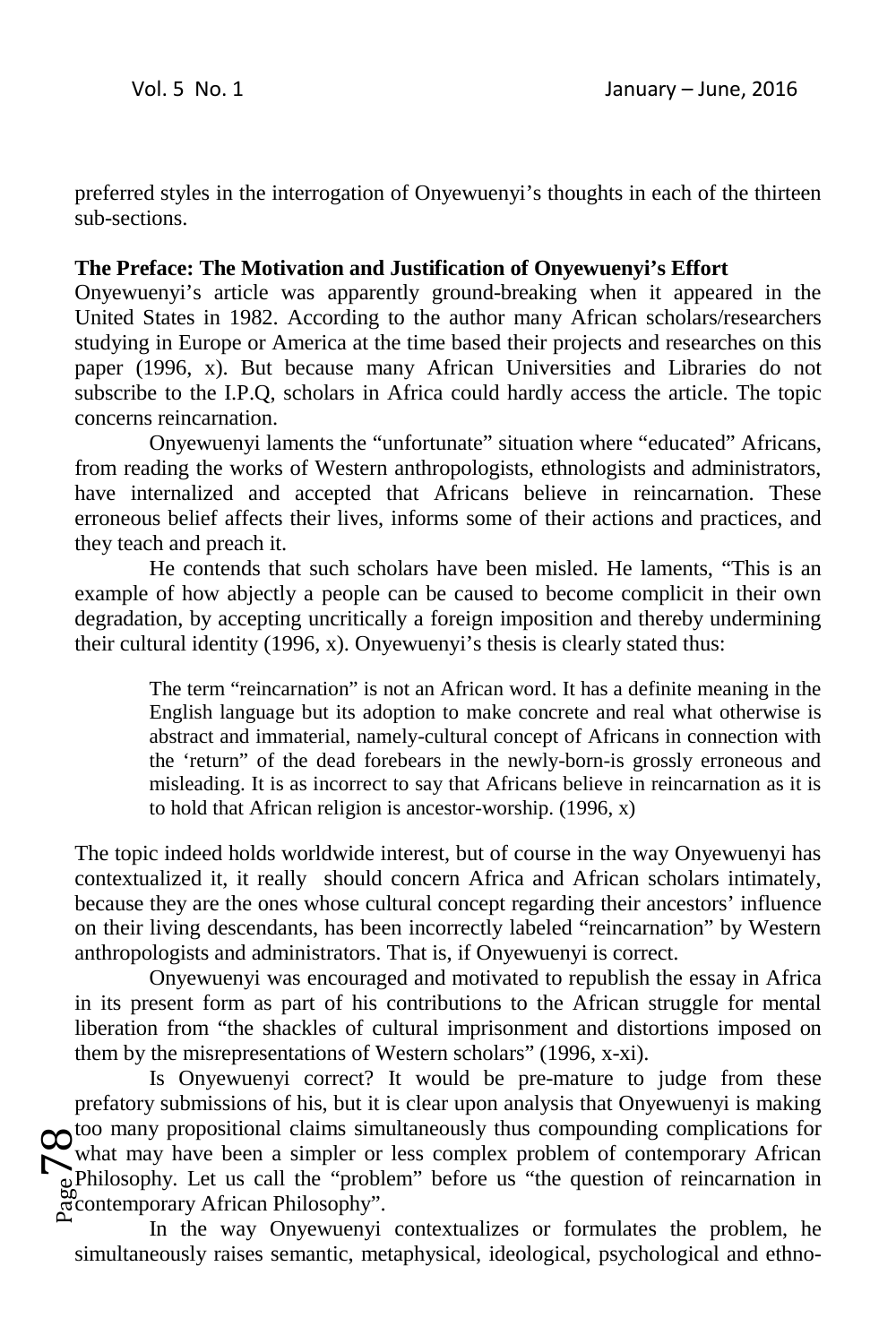philosophical dimensions of the problem. We shall see whether he succeeds to address those perspectives which he perhaps unwittingly has raised. At the conversational level, it is apparent that Nwa-nsa's prefatory reflections have provided the direction that Nwa-nju must engage, in the necessary critical  $\frac{1}{2}$  conversation and theoretic interrogation<sup>2</sup>. All the other elements of conversationalism will manifest as the conversation ensues.

# **The Introduction: The Objectives of Onyewuenyi's Effort**

The aims and objectives of Onyewuenyi's effort are highlighted in the introductory section of the essay. These are clearly and expressly stated as follows:

- (i) This paper is an attempt to apply philosophical investigation and reflection on African belief in reincarnation which I regard as an unreflective common man's view; (1996, 13)
- (ii) It is an attempt to discover the inherent inconsistencies in such a belief (1996, 13)
- (iii) It is also to redefine the African concept of reincarnation in line with African ontology or theory of being, so that the term "reincarnation"... may be given appropriate meaning or be dropped entirely. (1996, 13)

 Part of the strategy Onyewuenyi adopts to enable him accomplish his set objectives is to, first, consider and determine what constitutes the task of philosophy. On this point Onyewuenyi submits that:

The task of philosophy is not to throw the common man's view into the dustbin mainly because it is unreflective. Philosophical investigation and reflection is supposed to discover and find out the inherent difficulties in the common man's view, redefine, refine and remodel them. (1996, 13)

 For Onyewuenyi, belief in reincarnation for an African is an "unreflective common man's view". At the analytical level, with regards to the task of philosophy, I am in agreement with Onyewuenyi, because, indeed, in philosophy, we learn to identify and think carefully about our most basic concepts, ideas, beliefs and theories. We look behind our everyday "common man" concerns to examine the systems and structures which support our thinking and beliefs, and which ordinarily we take for granted, so as to test their soundness and veracity.

 $\sum_{\mathrm{p},\mathrm{gen}}^{\mathrm{d}}$  At the conversational level, Nwa-nju observes that one of the sources that Nwa-nsa made reference to was John S. Mbiti's famous book [African Religions and Philosophy] (1969). A reading of that book reveals that Mbiti is convinced that one  $\mathcal{D}_{\text{of}}$  the important pillars of traditional African religions is a belief in reincarnation and transmigration of souls (MBITI 1969, 85, 118, 120, 133, 149, 164, 183). Throughout  $\frac{1}{2}$ 

Critical conversation and theoretic interrogation are essential canons of conversationalism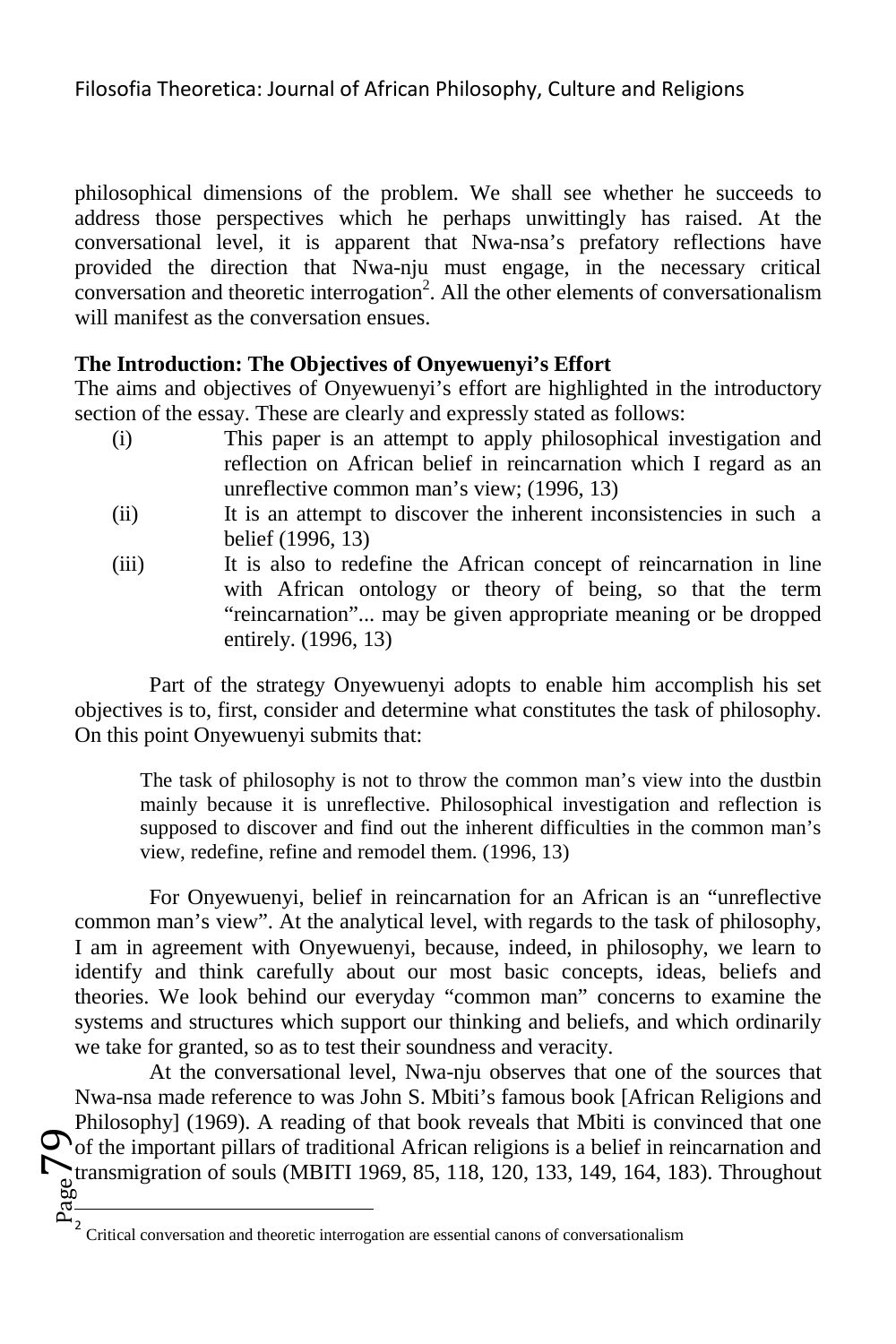Nwa-nsa's philosophical reappraisal of the belief in reincarnation there is no point where he specifically takes on Mbiti in view of refining, redefining or remodeling his (Mbiti's) supposedly 'erroneous' views.

 Nwa-nsa's second strategy is the attempt to compare the structure and syntax of an European language with that of an African language. In considering only one example— the word 'God' in the English language and its translation in the Yoruba— is it sufficient and justified for Nwa-nsa to conclude that "[F]or in African Language words cannot become stereotyped a priori in their meaning but are constantly being reinterpreted and charged with new meaning"? (1996, 13).

What is suggested here is that there is instability in the syntax, vocabulary and structure of African languages. This cannot be true of all African languages, and there are numerous languages and dialects in Africa. It may be true of the Yoruba language which Nwa-nsa applies in illustration, but definitely not true of all African languages. On this matter of African languages Nwa-nsa cannot speak for Africa, and Yoruba cannot be the African model if as it is suggested the language lacks stability in its syntax, vocabulary and structure.

 Such instability is what gives rise to the multiple problems of ambiguity, opacity, indeterminacy and fallacies which characterize our use of words and undermine focused argumentations and discourse. As G. O. Ozumba has noted, in philosophy of language, we insist that, "for words, sentences to have meaning (semantics), they must follow rules (syntax), pronounced correctly (phonetics) and must have a definite sense and reference" (18). Ozumba says that "the end of philosophy of language is to ensure clarity, distinctness and cogency in our picture of reality through language" (18). This is also the goal of Analytic Philosophy.

 However, to close the introductory sub-section Onyewuenyi makes submission to the effect that:

> "Reincarnation" is an European word which conveys a definite constant concept. It would be erroneous, therefore, to limit African interpretations of concepts which explain the vital influences of the dead forebears on the living, and for which there are no proper translations in English languages, to the stable concept of reincarnation. It is as incorrect to say that Africans believe in reincarnation as it is to say that African religion is animism... (1996, 14)

But what is this thing called reincarnation? That is the concern of Onyewuenyi in the following sub-section.

# **What is Reincarnation?: Onyewuenyi's Conceptual Clarification**

 $\bigotimes_{\substack{\text{def} \ \text{sign}\ \text{A}}} \Pi$ In conceptualizing "reincarnation" Onyewuenyi proceeds by tracing the etymology of the word. The word is derived from two Latin words: *re* meaning "again", and *incarnare* meaning "to enter into the body" (1996, 16). Onyewuenyi makes no effort  $\mathbb{Z}_{\text{to}}$  analyze this etymological insight further. But what is suggested here is that *something* enters the body again. What it is, the etymology of the word does not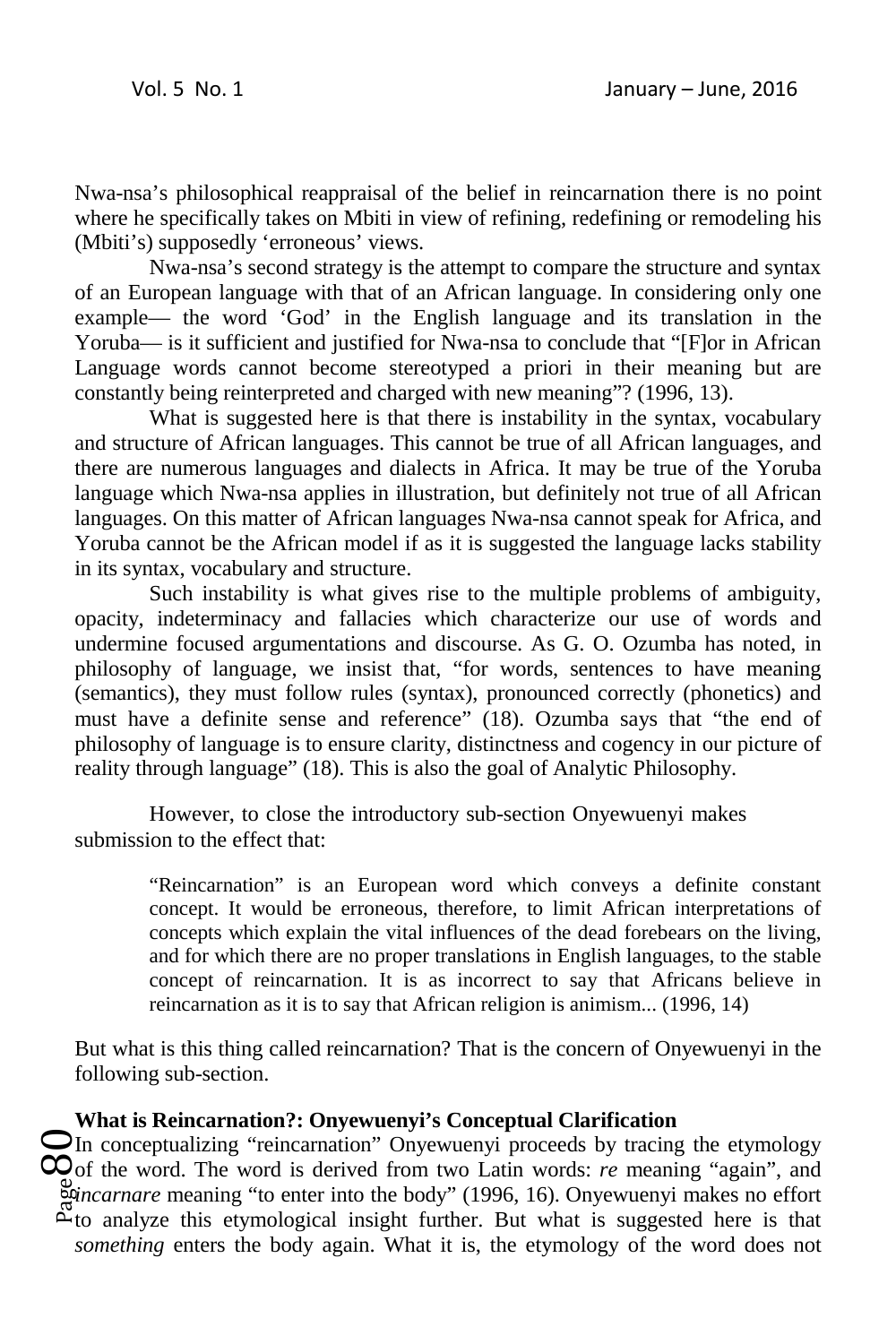inform. It is like defining philosophy by the etymology of the word. The word is derived from two Greek words: *Philo* meaning "love", and *Sophia* meaning "wisdom". Philosophy is then understood as the "love of wisdom". But does philosophy defined as "love of wisdom" reveal anything significant about the nature and character of philosophy? Well, perhaps, little. Come to think of it, is the phrase "to enter the body again" synonymous with reincarnation? If the answer to this interrogative is in the affirmative, so when a person who is healed of a malady is reafflicted by the same malady can we say reincarnation has taken place? No!

 However, Onyewuenyi proffers a definition of reincarnation. He states: "It is simply the theory that when the soul separates from the body at death, it informs another body for another span of earthly life" (1996, 16). This is the classical understanding of the concept of reincarnation and extant literature on the subject affirm this conception. However, it must be noted that the reference to *soul* is in respect to *human* soul, a person's soul. To incarnate is usually in respect of human persons, whose souls after death, return into this world to live again in a new body and continue his or her earthly existence. Analytically, I have no objections to Onyewuenyi's position in this regard.

But it must be pointed out that if this is the classic conception of reincarnation then Onyewuenyi may have to rethink his view that reincarnation conveys a definite, constant and stable concept (1996, 14). It does not. That is the reason different cultures view its details differently. In fact, that is the reason reincarnation has different variations. Onyewuenyi, acknowledges this fact when he states that, "It has different variations like metempsychosis or transmigration of souls where the soul of a person informs an animal or tree. The soul may enter its human tenement from the ghost realm, the tree world or the animal kingdom" (1996, 16). At the conversational level Nwa-nsa will have to engage further on these variations of reincarnation. Which is the bone of contention: reincarnation, metempsychosis or transmigration? Where lies the stability or the definiteness of meaning of the concept of "reincarnation" Nwa-nsa imputed? In the next sub-section Onyewuenyi is concerned with "Instances of Belief in Reincarnation".

## **Instances of Belief in Reincarnation: Onyewuenyi's Global Examples**

 $\mathcal{D}_{\text{data}}^{\text{don}}$ Onyewuenyi's aim in this sub-section is to establish the point that "belief in reincarnation is attested to by all known world cultures". I have pointed out earlier that different cultures view its details differently. Onyewuenyi employs several illustrations, beginning with Pythagoras of Samos who lived in the  $4<sup>th</sup>$  Century B.C and founded a Philosophico-religious society. He believed in the *transmigration* of souls or in "being born again." He taught his followers to abstain from animal flesh on the grounds that there was a kinship between men and animals, and "for fear that Othe soul of one's friend might be inhabiting the body of some animal killed for the table" (1996, 16-17).

 This is a specific reference to the variant of reincarnation that is also known as transmigration of the soul. From this description of the Pythagorean attitude, what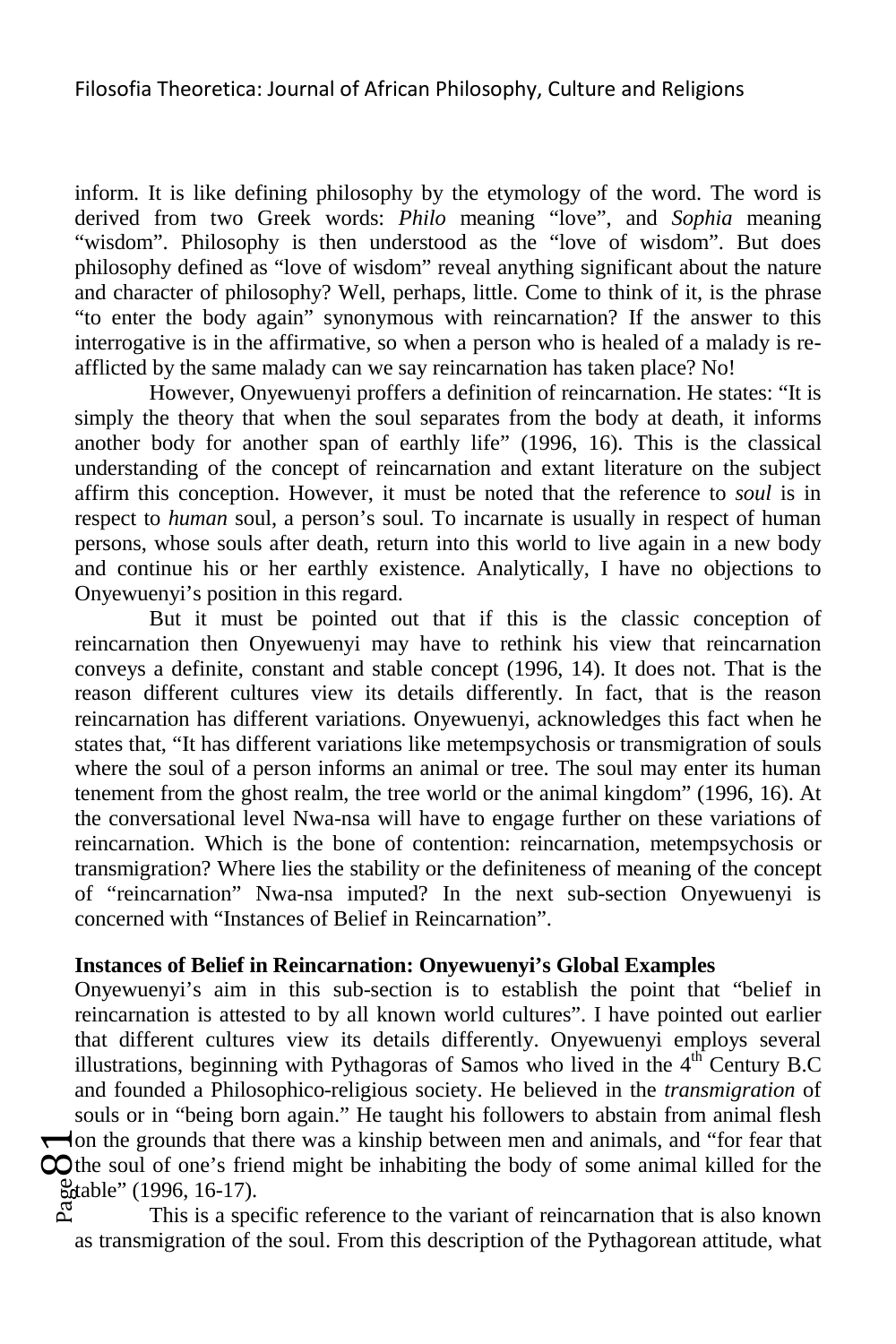is also suggested is that the Pythagoreans also subscribed to a belief in metempsychosis. Metempsychosis has been explained as referring to "a process of changing a person's soul at will in order to acquire the characteristics of the preferred object (or animal) that the new soul represents" (OJONG 2009, 117).

 The Greeks and the Western world also sustain a belief in reincarnation and as Onyewuenyi explains, "body-soul dualism is a datum" (1996, 17). According to him:

Every living human being is made up of body and soul, the material and the spiritual. When death strikes, the soul leaves the body and either incarnates another body or goes to the house of Hades to receive reward or punishment for its actions an earth. (1996, 17)

 This is to say that European culture ancient and contemporary expresses some belief in reincarnation.

Onyewuenyi also informs us that the "Christian New Testament records instances of Jewish belief in reincarnation" (1996, 17). Several biblical stories affirm this fact. Likewise among the Hindu's and a great part of the Oriental world the fact remains that reincarnation is a theory of life accepted without question. It is known in Hinduism as *samsara*, (EDET 2012, 10). Done with exposing the pervasive extent of the belief globally, Onyewuenyi's next task is to examine how the belief functions in the African setting.

# **African Belief in Reincarnation: Onyewuenyi's "Common Man's Unreflective Views"**

African cultures tend to accept the belief in reincarnation as a "fact, and it is Onyewuenyi's task in this section to give some instances of this "common man's unreflective views on reincarnation", and also consider the "reasons" usually given to justify or confirm the belief. Onyewuenyi specifically draws examples from his Igbo culture with which he is familiar. According to Onyewuenyi, the Igbo word for reincarnation is Ilọ uwa, which means "a return to the world" (1996, 20). The Igbo convince themselves that a person returning to the world, to life after death, exhibits concrete signs of his former person in the form of bodily marks, discernible character and personality traits and the ability even to remember events in a previous life. In such cases, the Igbo speak of mbulu buta uwa (The marks of reincarnation)  $(ASOUZU 2004^a, 169).$ 

 $\Omega_{\rm g}^{\rm ph}$  Furthermore, the Igbo consider the occurrence of child geniuses or prodigies, translated in Igbo as ebibi uwa, with their preincarnation intellectual and physical acquisitions as proof for their belief in reincarnation. According to  $\overline{\mathcal{Q}}$  Onyewuenyi, the Igbo explain that such geniuses in their previous lives may have suffered in various ways owing to a lack of those qualities and talents which they  $\tilde{\mathfrak{m}}$  now exhibit. Hence, in their new life, having obtained parentage and body through which the acquired genius can now be expressed, they display these quite early in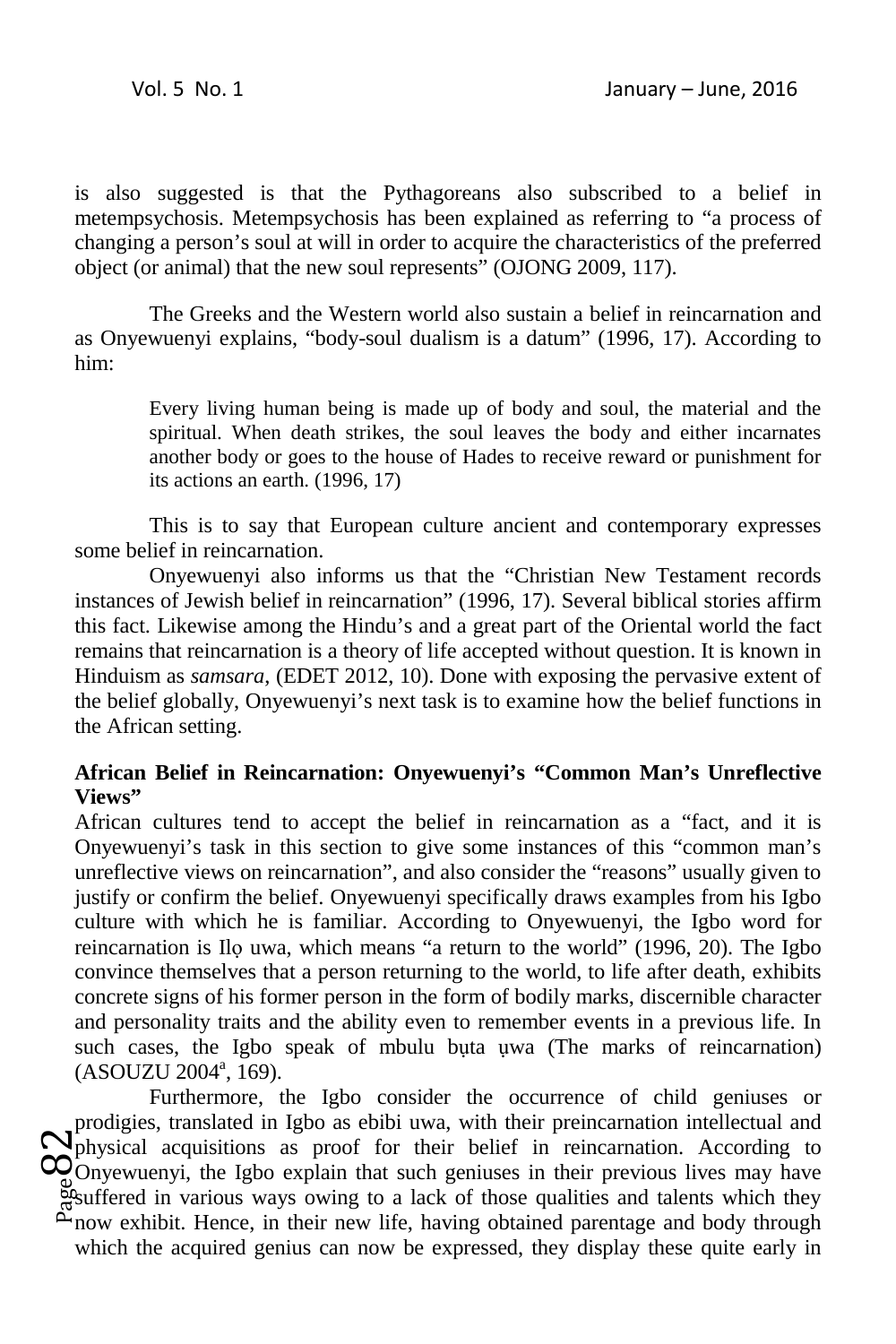life. The Igbo describe such children as "being older than their ages" (20). Another attempt at explaining child prodigies is that the child is a reincarnate of a deceased intelligent, crafty and successful person from his lineage.

 There is also the practice of child-naming after specific ancestors. At birth, babies are carefully examined to identify any resemblances they bear to past parents. Sometimes an oracle is consulted to know who has "come back". The first name of the child indicates this: "Father has come back", or "mother has returned." The Yoruba call the child who is born immediately after the death of his grandfather 'Babatunde' = father has returned, and the girl 'Yetunde" = mother has returned. The Igbo give names such as 'Nne-Nna' = the mother of her father; "Nna-Nna = the father of his father; Nne-ii = my brother/sister,;  $\overline{\phantom{a}}$  - Nna-ii = my half- brother/halfsister. None of these names is repeated in the same family because they specify the return of specific ancestors. Invariably people pay to the child the same reverence they were accustomed to paying to the deceased grandparent (1996, 22-23).

 Finally, to drive home the point of the need for a philosophical investigation and reappraisal of African belief in reincarnation and its attendant inconsistencies, Onyewuenyi gives us the benefit of an intimate personal family experience in 1946. As he narrates:

> My father's aunt, who loved him very dearly, was sick, suffering from cough. Naturally my father took very good care of her, calling in one native doctor after another to treat the ailment. The woman's own children and our other relatives were not as involved as my father in looking after her. When it became clear that she was going to die, she made her will. She willed many stocks of yams and domestic animals, cash crops, and farmlands to her children and other relatives. She gave nothing to my father. Since she loved my father so much and did not include him in her will, the talk began to spread that she would reincarnate into my family. (1996, 21)

Onyewuenyi continues the narration:

When the woman died, a surgery was performed to remove the "bag of cough" so that she would be free of this deadly malady in her next life. The chest was stitched back. The curious thing happened!! When my mother had a baby-girl months after this woman's death, the marks of the stitches appeared on the child's chest and can be seen to this day. For the villagers no further proof was needed to prove that my sister is a reincarnate of my father's aunt. To this day, the children of that deceased woman call my sister Nne = mother. (1996, 21- 22)

On Interesting! But Onyewuenyi adds a rider: "It will be pertinent, for the purpose of gthis paper, to note that my mother was already pregnant before my father's auntie  $\frac{1}{n}$  died and that my father's uncle also regar Interesting! But Onyewuenyi adds a rider: "It will be pertinent, for the purpose of this paper, to note that my mother was already pregnant before my father's auntie of the same woman" (1996, 22).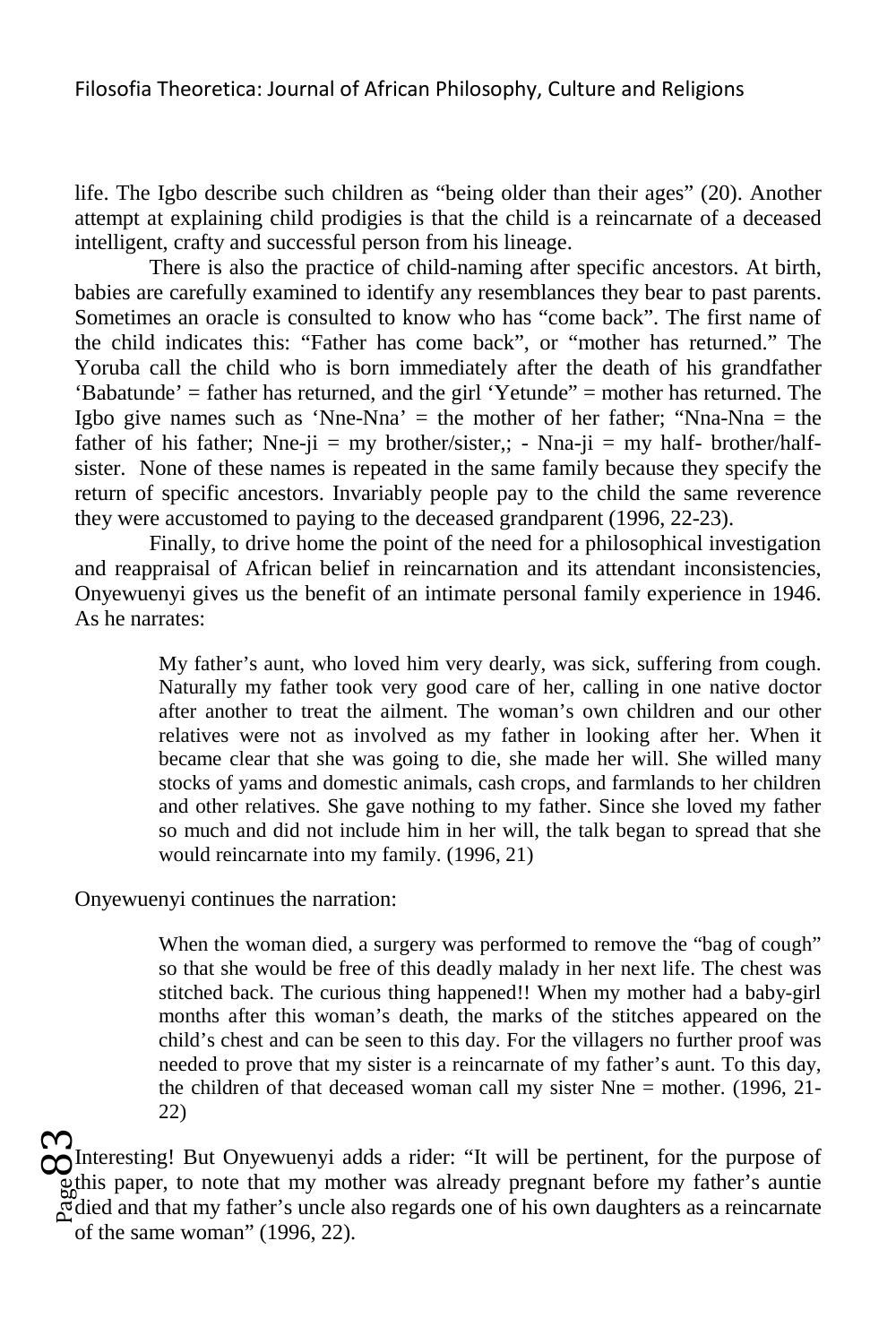Onyewuenyi (Nwa-nsa) considers the above noted instances to be "nonphilosophical data of African culture," the raw material which requires "philosophical reflection and analysis" in order "to find out their inherent difficulties, redefine, refine and remodel them" (1996, 23). The above is the way Onyewuenyi defines his task.

 For me (Nwa-nju) what is striking in the above narratives is not so much the rational ambiguities that arise or the difficulty and doubt that may be raised with regard to the possibility or otherwise of such phenomena as to the profundity of the thoughts which are full of purpose and meaning. It is this *meaning* which has to be unraveled. This constitutes the core of the conversation between Nwa-nsa and Nwanju. In the following section Onyewuenyi considers "After-Life: Inconsistencies of Belief in Reincarnation," and the conversation begins to gather momentum.

## **After-Life: Inconsistencies of Belief in Reincarnation- Onyewuenyi Identifies the "Paradox of African Belief in Reincarnation".**

Onyewuenyi offers four considerations towards supporting the thesis that "the African is a firm believer in life after death, i.e. the existence of the individual in an incorporeal, yet real form, in a life beyond" (1996, 24). The Igbo call it "Ala-Muo", the Yorubas call it "Ehin-iwa". First is the idea of a "decent burial" or "proper" burial of the dead in African cultural practice and the related practice of what has been (erroneously) described as "ancestor worship". Funeral rites are carefully carried out to grant the soul of the deceased perfect rest in the spirit world. According to Onyewuenyi:

From the spirit world, the ancestors who are now released from the restraints imposed by this earth, and who are possessors of limitless potentialities can exploit these for the benefit or to the detriment of those who still live on earth. Hence survivors pay respect and acts of recognition to these ancestors in order to be favoured. (1996, 24)

Onyewuenyi draws support from Bolaji Idowu's (1962<sup>a</sup>) account of the Yoruba experience./Idowu writes that:

The deceased... still remain the father and mother which they were before their death, capable of exercising their parental functions, though now in a more powerful and unhampered way, over the survivors. The Yoruba say still "Baba-mi" (my father) or "Iya-mi" (my mother), when they speak of their deceased parents. Although they speak of bringing the spirit of the deceased into the house, they rarely say that "I am going to speak to the 'spirit' of my father", what they say is "I am going to speak to my father".  $(1962^{\degree}, 192)$ 

as a going to speak to my father". (1962<sup>a</sup>, 192)<br>  $\bigotimes_{\substack{0 \text{odd}}}$ The point here is that the individuality of the deceased father or another is recognized<br>  $\bigoplus_{\substack{0 \text{odd}}}$  existing in the spirit world from where it ma The point here is that the individuality of the deceased father or another is recognized with the living off-spring. Onyewuenyi urges us to consider secondly that Africans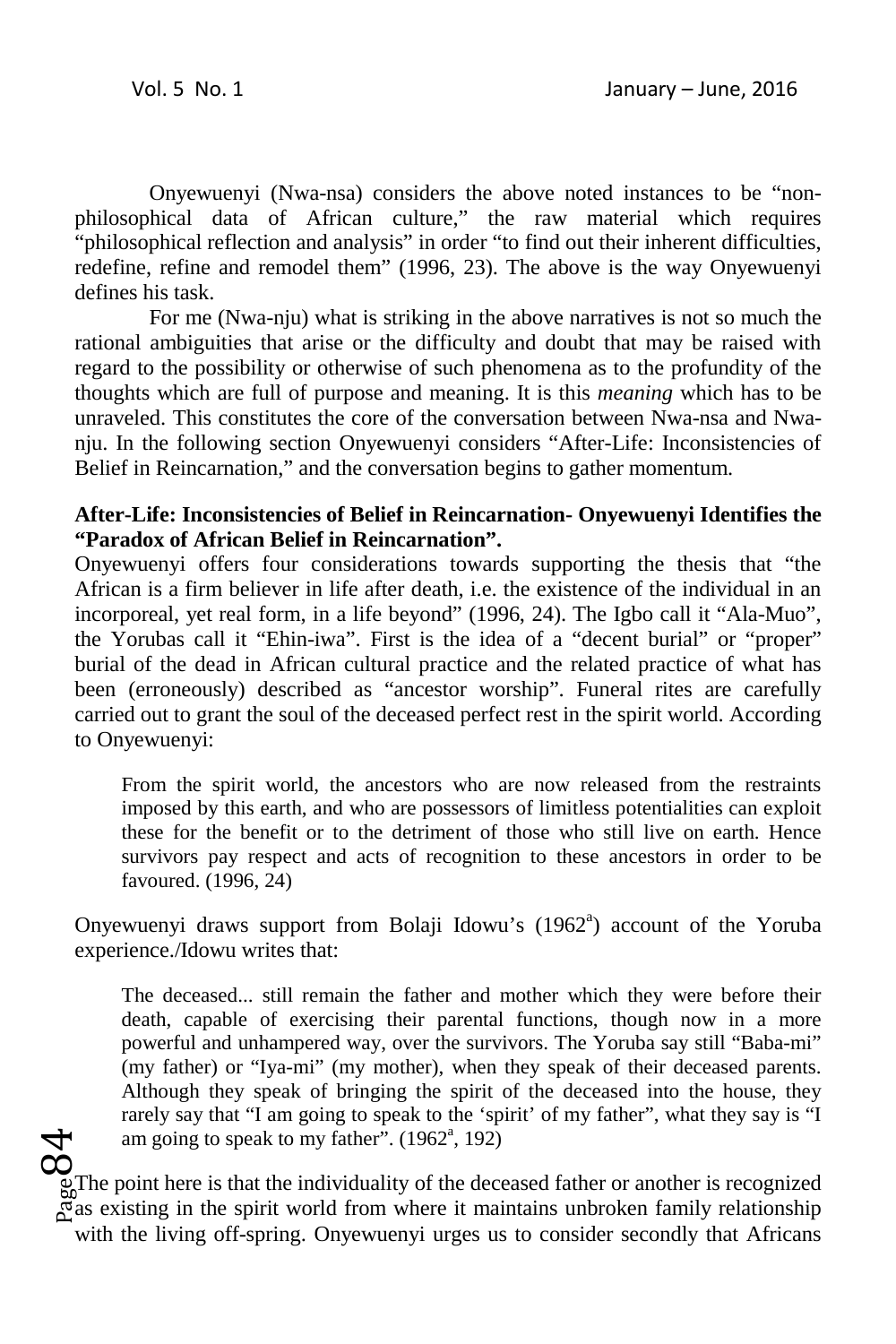recognize as individuals even ancestors whose names cannot be remembered any longer. The recently deceased ancestors are requested to transmit the family prayers and acts of respectful recognition to the unknown ancestors (1996, 25).

 He draws further support from Mbiti to make the point of the individual existence of ancestors in the spirit world, from where they perform their roles as guardians and protectors of families and communal traditions and ethics. Mbiti writes, as Onyewuenyi quotes:

The living-dead know and have interest in what is going on in the family. When they appear, which is generally to the oldest members of the household, they are recognized by name as "so and so", they inquire about family affairs and may even warn of impending danger or rebuke those who failed to follow their special instructions. They are the guardians of family affairs, traditions, ethics and activities. (1996, 108)

Finally, Onyewuenyi makes reference to his family personal experience (reported earlier) as yet another example of African recognition of the individual permanent existence of the dead in the spirit world. According to him, the behavior of the children of his father's aunt is indicative as follows:

Despite the fact that they call my sister "Nne" (mother) whenever they see her, they still render traditional ancestral filial duties to their deceased mother who still retains her role as their mother. They know too well that if they do not render these filial duties, it would amount to a repudiation of natural dependence which may bring about untold hardship to themselves. (1996, 25)

The above background provides basis for the critical questions which Onyewuenyi canvasses and which must be addressed: How can Africans sincerely and truly believe in reincarnation while at the same time recognizing the personal individual existence in the spirit world of the ancestors who are believed to have reincarnated? What do they really mean by reincarnation? Could they mean reincarnation in the classical sense?

 $\mathcal{D}^{\mathrm{a} \; \mathrm{1}}_{\mathrm{age}}$  According to Onyewuenyi, he appreciates the logic in the Pythagorean variant of the theory of reincarnation whereby when the soul of a deceased person informs another body or animal or tree, it does not exist any longer in the spirit world. He also appreciates the Jewish and Hindu variants which apparently uphold the principle of contradiction which states that a thing cannot both be and not-be at the same time, in the same manner. They maintain that at death the soul separates from the body and has a bodiless immaterial existence until such a time as it puts on  $\Box$ a new garb of flesh. At one particular time the soul or spirit is either in the spirit world or in a corporeal residence. Therefore the African context presents a seeming paradox which Idowu aptly captures in connection with the Yoruba thus: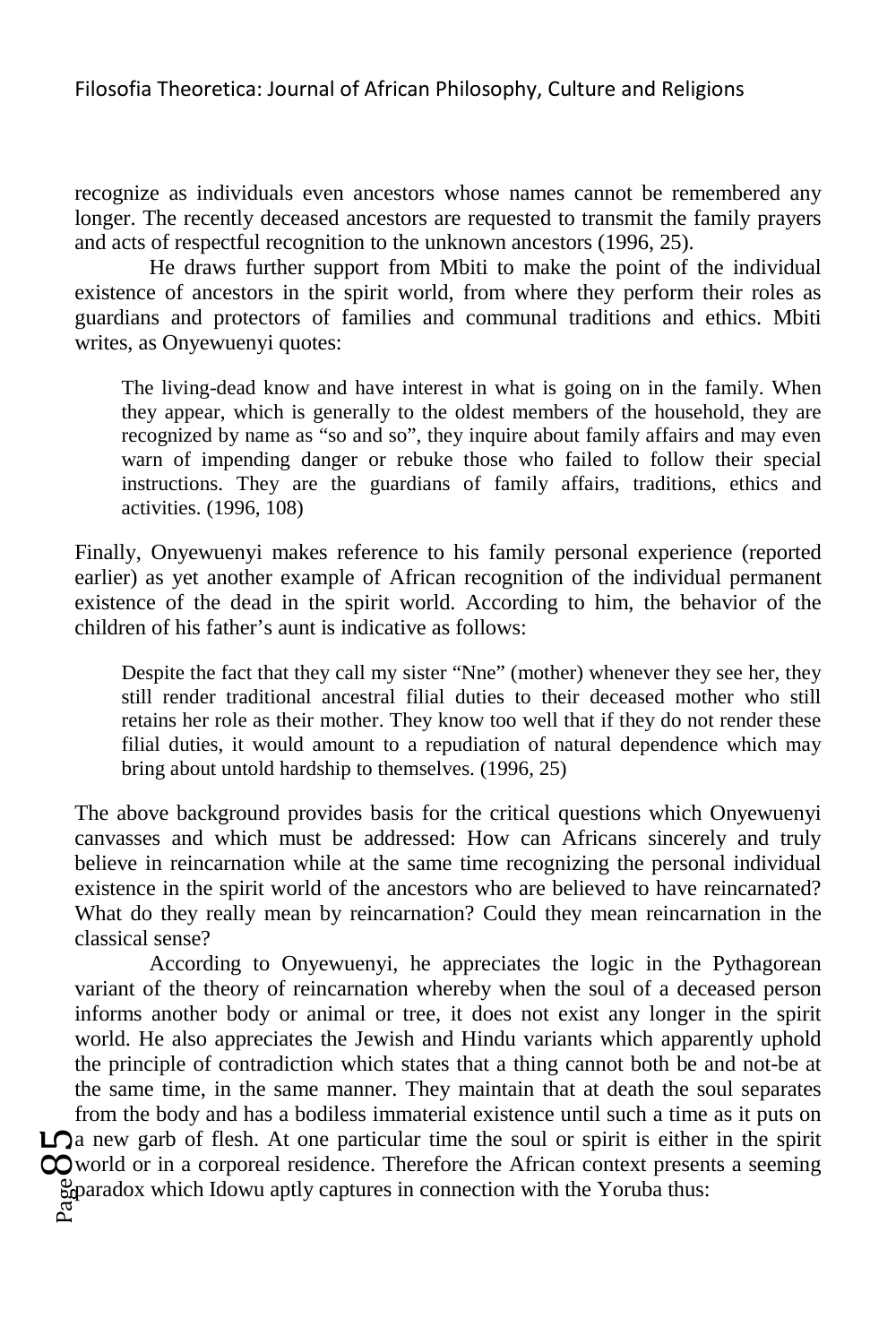In the first place it is believed that in spite of this reincarnation, the deceased continue to live in After-life. Those who are still in the world can have communion with them, and they are there with all their ancestral qualities unimpaired. Secondly, it is believed that they do reincarnate, not only in one grandchild or great grandchild, but also in several contemporary grand children or great grand children, who are brothers and sisters and cousins, aunts and nephews, uncle and nieces, ad infinitum. (1962, 194)

The challenge then is how to resolve this paradox. Idowu proposes a possible solution by stating that, "in African belief, there is no reincarnation in the classical sense. One can only speak of partial or, more precisely, apparent reincarnation, if the word must be used at all" (IDOWU<sup>b</sup> 1973, 187). Idowu also explains further that the specific belief of the Yoruba about those who depart from this world is that once they have entered After-life, they remain, and there the survivors and their children after them can keep un-broken intercourse with them, especially if they have been good persons while on earth and were ripe for death when they did.

 There are several other attempts at the resolution of the dilemma; and Onyewuenyi mentions that of the Nupe tribe of Nigeria who theorize that each person has two souls; after death one of the souls goes and resides permanently with the Maker, while the other one reincarnates. Onyewuenyi perfunctorily dismisses this solution. He says, "it is too simplistic to warrant much discussion. Suffice it to say that it contradicts the concept of personality and personal identity" (29). Let me also add that for some people like Mbiti, the resolution is that it is not the dead person perse (the person qua person) who reincarnates, but his characteristics that are reborn in the new child. Nwa-nju will attempt to resolve this paradox subsequently. But what is Nwa-nsa's position?

 Nwa-nsa's position is that a proper understanding of "African Metaphysics" holds the solution to the "paradox of African belief in reincarnation". But he ventures to submit that "following the meaning of reincarnation in the classical sense, it is no solution at all to say that there is "partial" or "apparent" reincarnation. I rather share his (Idowu's) view that "the word must (not) be used at all" (29) Here Nwa-nsa postulates the paradox as a semantic problem, but he resorts in the following subsections to find the solution in "African metaphysics' and "African ontology".

#### **African Metaphysics: Onyewuenyi's Solution to the Paradox**

Not, and if really the word must be used at all. The beneves that there is a difference between African and Western metaphysics. Metaphysics is conceived as the study of  $\frac{a_0}{b_0}$  "being" or the study of reality. Thus, In this section Onywuenyi promotes the idea of an "African metaphysics" which "perfect understanding of" will decide whether Africans believe in reincarnation or  $\Omega$  not; and if really the word must be used at all. He believes that there is a difference between African and Western metaphysics. Metaphysics is conceived as the study of "being" or the study of reality. Thus, each culture's understanding of what "being" or calling a Philosophy European, Asian, Indian, or African. According to him, "Granted that the themes dealt with in philosophy are universal, yet the treatment of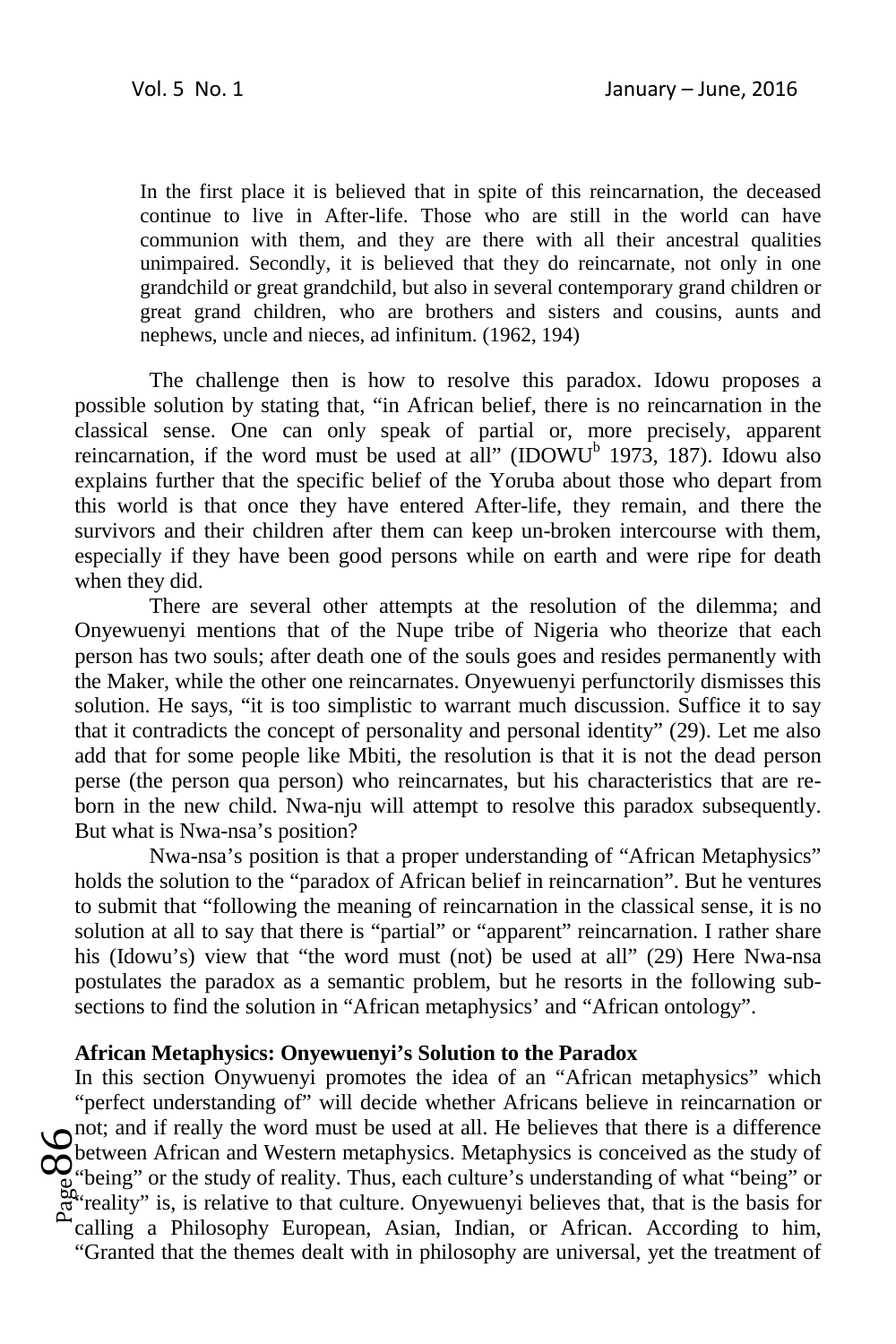any universal theme is relative to a people, coloured by their conception of life in which everything around them becomes meaningful"  $(31 – 32)$ .

 To validate his assertion that there is a difference between Western metaphysics or ontology<sup>3</sup> and African metaphysics, Onyewuenyi relies on Placide Tempels a French missionary who worked and researched the Bantus and postulated that,

Christian thought in the West having adopted the terminology of Greek philosophy and, perhaps under its influence, has defined this reality common to all beings, or, as one should perhaps say, being as such: 'The reality that is', 'what is'. Its metaphysics has most generally been based upon a fundamentally *static* conception of being. (TEMPELS 1969, 50)

Having said this about Western metaphysics, Tempels continued, "Herein is to be seen the fundamental difference between western thought and that of Bantu and other primitive people... we hold a static conception of "being", they, a dynamic" (1996, 51). Tempels also introduced the idea of "Force" as constituting the ultimate character of being in African metaphysics<sup>4</sup> or ontology.

Many scholars of African philosophy, and Onyewuenyi is obviously convinced, take it for granted that African ontology can be designated correctly, *without further qualification* as *force* or *dynamic ontology*. This unfortunate development rests on an inaccurate analysis or a lack of proper understanding of the

<u>.</u>

<sup>&</sup>lt;sup>3</sup> Many writers tend to consider metaphysics and ontology as synonymous. Some do not and therefore distinguish between metaphysics and ontology. The former is an attempt to explain the whole of reality (beings) in an all embracing speculative system. Ontology literally means the science of being or the study of being as being. The term was coined by scholastic writers in the  $17<sup>th</sup>$  century. Some philosophers (for example, Christian Wolf) used it as a synonym for metaphysics. In this century Martin Heidegger whose whole philosophy was focused on Being as distinct from beings revived the use of this term and saw himself primarily as an ontologist, a phenomenological ontologist. He tells us in his book *An introduction to Metaphysics* that the coinage of the word "ontology" in the  $17<sup>th</sup>$  century marked the development of the doctrine of Being into a branch of philosophy, a branch which endeavours "to make being manifest itself." (1). Apparently Professor Innocent Onyewuenyi takes ontology to be synonymous or perhaps, the core of metaphysics and inseparable from it.

 $\sum_{\substack{\text{``At} \ \text{g} \text{the} \ \text{g} \text{G} \text{un}}}$ <sup>4</sup> There is also a problem with the whole idea of "African Metaphysics", considering the concern and function of metaphysics as a branch of philosophical inquiry. In the 2013 DAKAM's PHILHIST 2013 History of Philosophy Conference, hosted at the Mimar Sinan Fine Arts University, Istanbul, Turkey between November 8-9, 2013, I addressed this question of the possibility of "African metaphysics".<sup>4</sup> In my presentation entitled "Metaphysics, Contemporary African Philosophy and Ethnocentric Commitment", I argued the position that the term "African metaphysics" appears absurd and awkward. I contended that the expression amounts to nonsensical verbiage, and cannot make sense in the way that "African logic", "African epistemology", "African ethics" or "African political philosophy" as branches or compartments of African philosophy do. I maintained that, in the same way, that it is absurd to talk of "African physics" or African death", or African moon" it is nonsensical to talk of "African metaphysics." I proposed that what we should correctly talk about is not "African Metaphysics", butrather "metaphysics in African philosophy" or the "African approach or approaches **O** to metaphysics". Or we may talk about "models of metaphysics in African philosophy". See the proceedings of the conference published as "Interactions in the History of Philosophy." Edited by Efe Duyan and Ayse Gungor; Mimar Sinan Fine Arts University, Istanbul - Turkey November 2013. Pp 122-124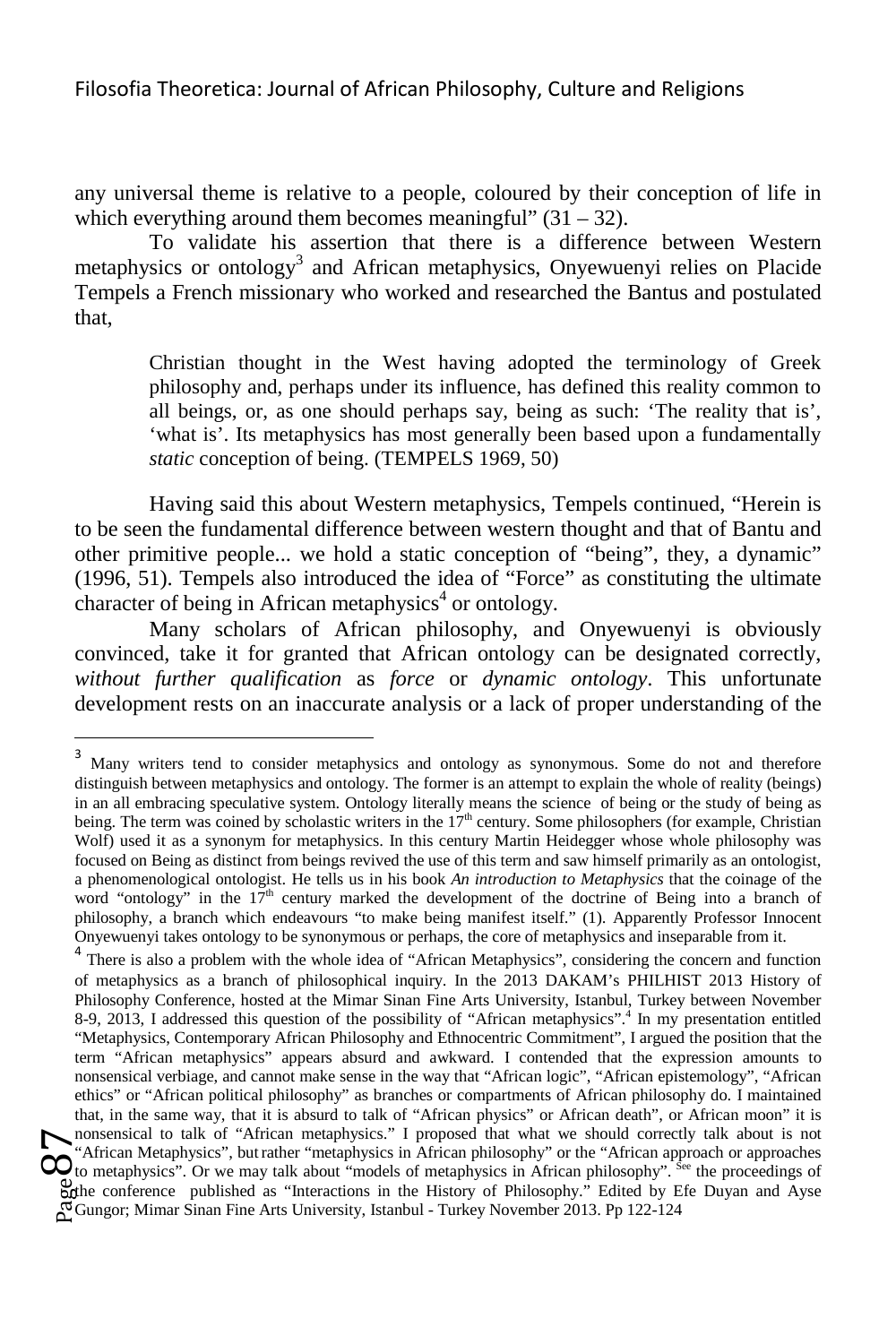currents of thought on ontological phenomena including reincarnation, in African philosophy. Onyewuenyi is apparently unaware of the fact that,

> The sharp debate Tempels' work had unleashed right from the day of its publication till date, and the enormous rejection the hypothesis has witnessed, especially by a new group of "Scientific, individualistic, African" philosophers, testify to the "non – African" acceptance of the Tempelsian hypothesis. (IROEGBU 1995, 290)

Innocent Asouzu continues to lament the consequences of the "Tempelsian damage" upon African philosophy. (see  $ASOUZU^b$  2007, 180-195).

 All said, Nwa-nsa is convinced that it is the 'perfect understanding of African ontology especially as to its *dynamic* nature of "being" that will decide whether Africans believe in reincarnation or not; and if really the word must be used at all" (1996, 32).

 At this point Nwa-nsa is already carrying the intellectual baggage of what I shall call the "Semantic Challenge of the African belief in Reincarnation", which he is yet to unloose. But here again he has taken up the burden of the ontological character of the "paradox of the African belief in reincarnation", which he believes is resolved by an understanding of the "dynamic character of the African concept of Being". This is his concern in the following section.

# **Dynamic Character of the African Concept of Being: The Onyewuenyian Tempelsian Mimicry**

At the onset Onyewuenyi had chided 'educated' Africans for reading the works of Western anthropologists, ethnologists and administrators and unreflectingly and uncritically imbibing, internalizing and accepting some of their enoneous views, which have been imposed on Africans and thereby undermining African cultural identity. But it is on such non-African (Western) views that Onyewuenyi anchors his understanding of the dynamic character of the African concept of Being: The views of Placid Tempels in his work on [Bantu Philosophy] (1969). I have already pointed out the criticism and rejection of this work of Tempels by a majority of current African scholars. It is on this work that Nwa-nsa relies.

 $\bigotimes_{\substack{\text{a.g.}\\ \text{a.g.}}}^{\text{un}}$  In that work Tempels' provocative thesis was explicit: The West can conceive the transcendental notion of 'being' by separating it from its attribute, 'Force", but the Bantu (the African) cannot. Further he advanced the thesis which locates the fundamental difference between Western thought (ontology) and that of  $\infty$ <sup>the Bantu and other primitive people as the Western being *static* and the African</sup> *dynamic*. Onyewuenyi accepts this thesis hook, line and sinker, without reservation and without any further qualifications.

 In his discussion of the "dynamic character of the African concept of being", Onyewuenyi adopts a verbatim quote of Tempels and states that: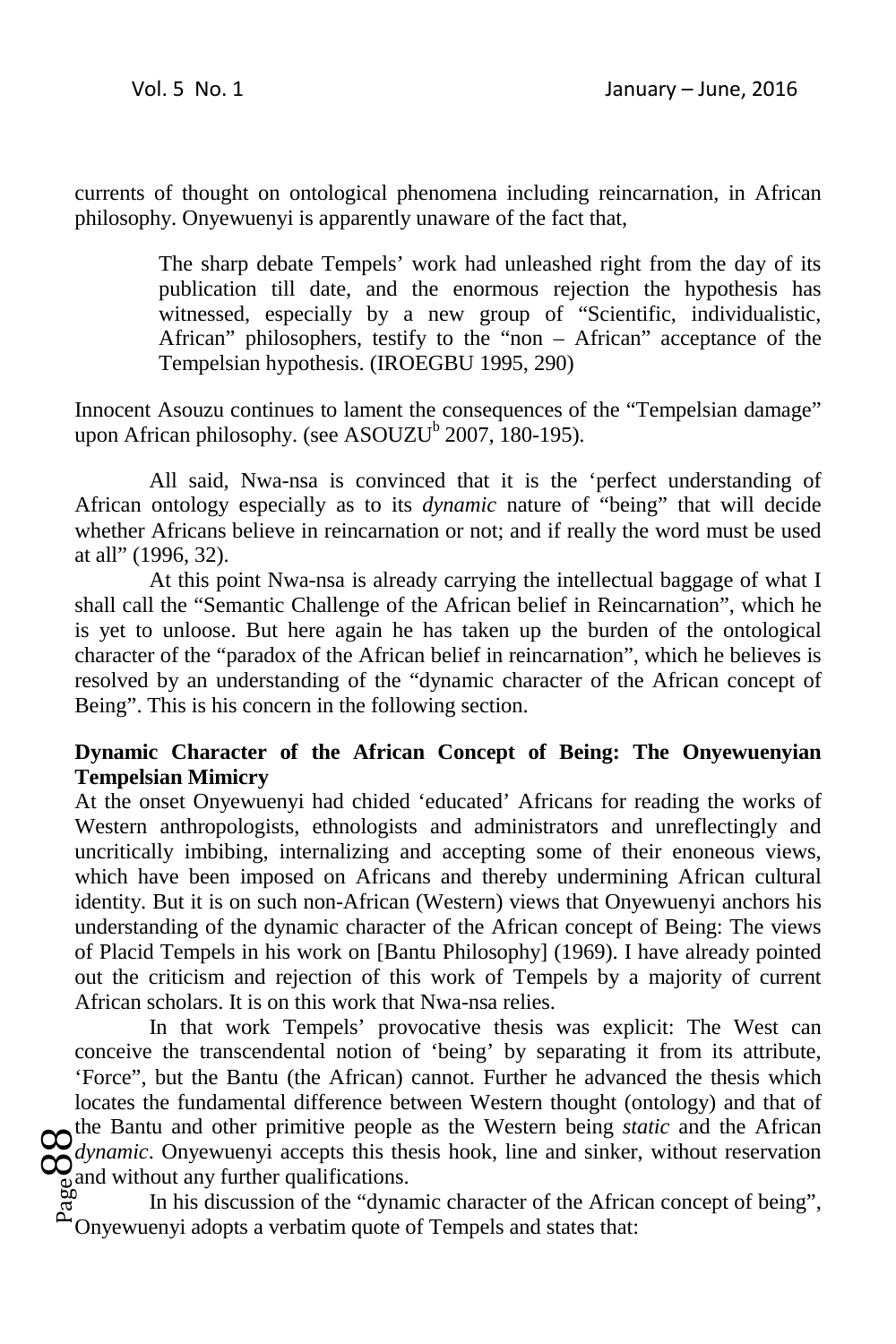The essence or nature of anything is conceived by the African as "force'. It is not even correct to say that 'being' in the African thought has the necessary element or quality of force. The precision of their concept of being will not be attained if their notion of being is expressed as "being is that which *possesses* force". Rather, "the concept of force is inseparable from the definition of 'being'. There is no idea among Bantu of 'being'divorced from the idea of 'Force'. Without the element 'force', 'being' cannot be conceived... force is the nature of being, force is being; being is force. (ONYEWUENYI, 33; TEMPELS, 37)

Onyewuenyi does not analyze the passage. We are left in the dark about the meaning, nature and character of "force' and the extent of its dynamism in constituting the African concept of 'being'. However Onyewuenyi adds that, "For Africans there is a clear distinction and essential difference between different forces or inner realities of beings, just as there are differences between categories of material visible things" (1996, 33). To round off this section Onyewuenyi again relies on a verbatim quote of Tempels to make the point that:

When you say in terms of western philosophy, that beings are differentiated by their essences or nature; Africans say that forces differ in their essences or nature. There is the divine force, terrestrial or celestial forces, human forces and vegetable and even mineral forces. (ONYEWUENYI, 33; TEMPELS, 58)

Finally, Onyewuenyi adds that:

In addition to different categories of forces, Africans maintain that these forces follow a hierarchical order such that God precedes the spirits; then come the founding fathers and the living-dead, according to the order of primogeniture; then the living according to their rank in terms of seniority. (1996, 34)

My problem with Nwa-nsa here is that he neglects to get into any personal, critical or analytic interpretation of the Tempelsian concept of "Force", thus leaving the term in its obscurity. He fails too, to show clearly the "dynamic character of the African concept of being", which was his task in this section. In any case, how can "Bantu Philosophy", pass for "African philosophy" or "Bantu ontology' pass for "African ontology"? The Bantu are just one specific group of African people.

 $\mathbf{Q}^\mathtt{sw}_\mathtt{glie} \ \mathbb{E}^\mathtt{H}$  Methodologically, "Bantu philosophy" is not African. Its material content may be African, but Tempels account cannot be accepted as an authentic description of "African metaphysics" or ontology. Come to think of it, is the word "force" a Bantu or African term? And to single out only one element (a foreign term) that  $\sum$ summarizes the totality of a people's concept of reality is ludicrous. Again, where lies the dynamic character of the African concept of being, even if we follow Tempels and Onyewuenyi? Although they tell us that the Bantu (African) notion of being is dynamic they go on to reduce this notion to something that is *fixed*. Or how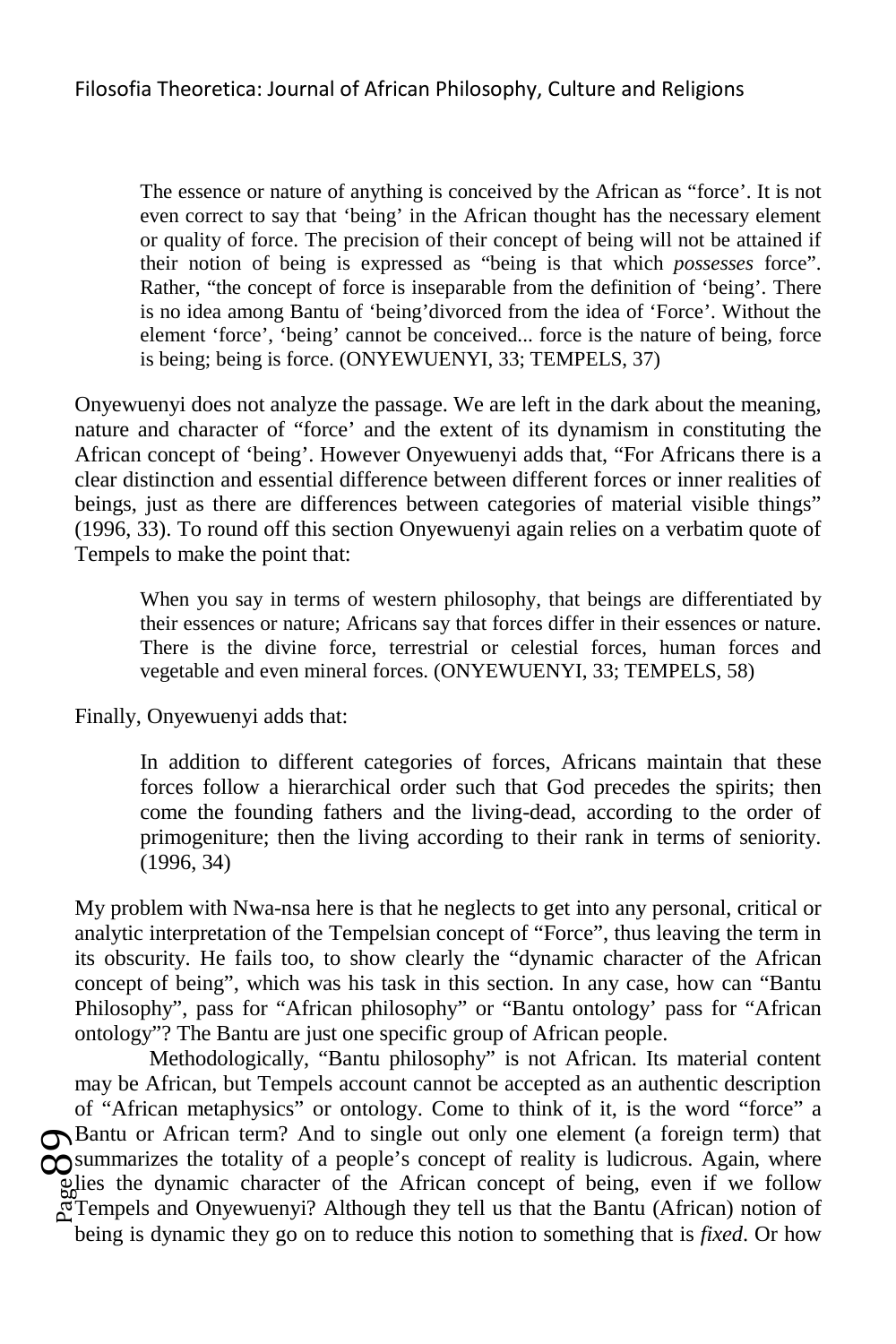-

else do we interpret the claim that for the African, "force is being, being is force". One wonders how a thing that is "dynamic' can be reduced to a fixed idea such that "being is force". If the notion of being can be reduced to such a fixed idea as *force*; it then means that it is a static immovable idea<sup>5</sup> Nwa  $-$ nsa's mimicry of Tempels suggests that we are dealing with a static character of African ontology and not a dynamic one.

 Nwa-nsa now carries the burdens of the "Semantic challenge of the African belief in reincarnation" and the "ontological character of the paradox of the African belief in reincarnation." The burdens are heavy, thus in the section that follows Nwansa seeks to show how the belief in reincarnation operates within the framework of Western ontology, in view of comparing this, in a later section with how the belief operates within the framework of African ontology.

# **Belief in Reincarnation in the Framework of Western Ontology: Onyewuenyi's Explanation for how Reincarnation is Possible on this Framework**

In this section, by addressing the question, "how does Western metaphysics consider the entity man as a being?" Onyewuenyi seeks to tackle the problem of` the ontological challenge which generates the paradox of reincarnation in African philosophy. He has to do this by comparing the belief in reincarnation in the framework of Western ontology and the belief in reincarnation within the framework of African ontology.

In Western ontology the notion of being is polarized between "substance" and "accidents" as its categories. "Substance" is the term used to signify the essential nature or primary being of things. Conjoined with substance is the notion of "accidents", which are predicable features of the essence or substance of a being. "Accidents" may change, disappear, perish while substance remains the same always. It is static, constant. What is the primary being or essence in man? Onyewuenyi tells us that, "According to Western ontology man is made up of substance and accidents; the substance is the soul or spirit; the accident is the body or matter" (35). Western tradition generally holds this as a metaphysical (ontological) postulate. In the Cartesian tradition, man is a mind-body dualism. The body as an accident may change, depreciate, cease at death and rot, but the substance – the mind, soul, spirit – the reality that is (for man) persists and subsists. In the Christian tradition, the imperishable soul goes to either heaven or hell, depending on how it conducted its operations during its earthly existence. This bifurcation of being into categories of substance and accidents, and man into body and spirit or soul is the

 $\bigodot_{\text{Pa}\overset{\text{SC}}{\text{gcl}} \text{int}}^{\text{T}}$ <sup>5</sup> This is an adaptation of Innocent Asouzu's criticism of Placid Tempels in Asouzu, Innocent I. Ibuanyidanda. New Complementary Ontology Beyond world – Immanentism, Ethnocentric Reduction and Impositions; 2007. Litrerlag.Zurich, paperback. P. 183.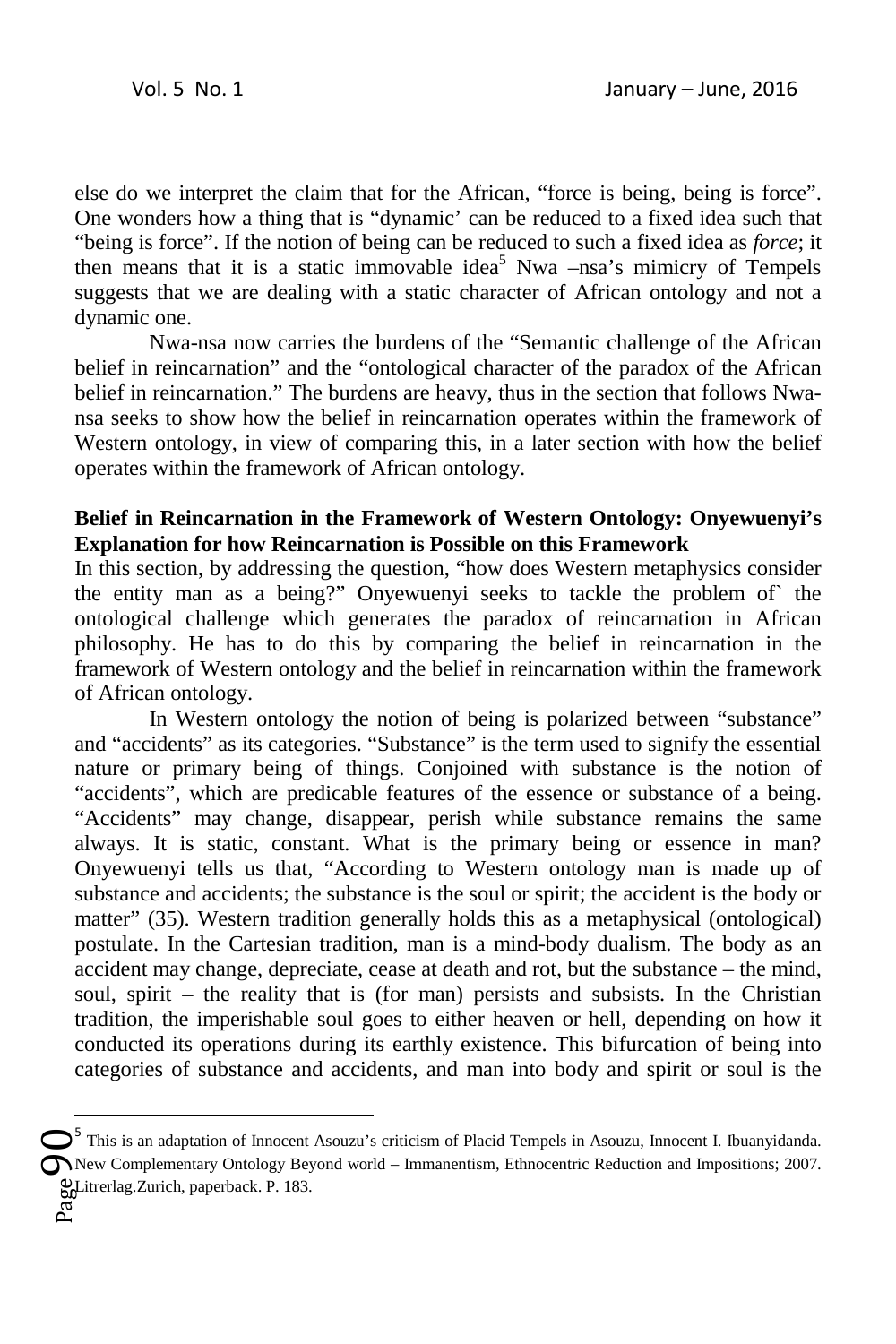basis of the belief in reincarnation in Western ontology. For believers in reincarnation –understood classically as the soul of a deceased person taking a new body for another span of earthly life-, this substance of man, because it is static, singular and unitary in nature, when once it informs a new body whether human, animal or tree, it ceases to exist in the spirit world. There is no further respect accorded it in the spirit-world, but acts of recognition and respect are accorded it in its new bodily abode (ONYEWUENYI 1996, 36).

Considering this background provided by Onyewuenyi, the answer to the question "Is reincarnation possible within the framework of Western ontology?", will be provided in the affirmative because an ontology that polarizes the notion of being by considering substance and accidents, a person's body and soul as static and exclusivist categories leaves no other direction. Onyewuenyi posits that African ontology presents a different perspective which makes reincarnation impossible within its framework. This is his concern in the following section.

It must be noted though, by way of *conversation*, that this model of Western ontology which Nwa-nsa believes expresses the general outlook of Western ontology is just one approach to metaphysics in Western philosophy, which is directly linked to Aristotle's metaphysics, and extended by Descartes mind-body dualism. Nwa-nju does not see how Aristotle's metaphysics or Descartes' dualism can constitute the whole of "Western ontology", even if these have been influential in determining the course of metaphysics in Western Philosophy. They are just specific approaches or models of the Western philosophical venture in ontology. Nwa-nsa is a trained philosopher. He knows that among the earlier Western tradition, single items had been postulated as the underlying substratum or essence of being – water by Thales, fire by Heraclitus and air by Anaximenes. Nwa-nsa knows that for Plato reality is in the ideal world of permanent *forms* and that for the Scholastics God explains causatively all created beings in their ultimate foundations. Nwa-nsa will recall the Hegelian Geist (spirit) as the explanatory category of every reality evolving to the utmost: philosophy itself; and that for Heidegger the soil that supplies the nourishment for every part of the tree of being is *Sein* (Being). The subject of reincarnation can still be interpreted from the perspective of any of these metaphysical orientations in Western Philosophy. The point made here is that Nwansa did not present us with the basis of the belief in reincarnation on the framework of a comprehensive Western ontology, but from the narrow, limited Aristotelian or Cartesian frame. In the section that follows, Onyewuenyi seeks to show how reincarnation is impossible in the framework of African ontology and thus possibly resolve the paradox of reincarnation in African Philosophy.

# $\bigcirc_{\substack{\text{gen} \ \text{of} \ \text{of} \ \text{of} \ \text{of} \ \text{of} \ \text{of} \ \text{of} \ \text{of} \ \text{of} \ \text{of} \ \text{of} \ \text{of} \ \text{of} \ \text{of} \ \text{of} \ \text{of} \ \text{of} \ \text{of} \ \text{of} \ \text{of} \ \text{of} \ \text{of} \ \text{of} \ \text{of} \ \text{of} \ \text{of} \ \text{of} \ \text{of} \ \text{of} \ \text{of} \ \text{of} \ \text{of} \ \text{of} \ \text{of} \ \text{$ **Reincarnation Impossible in the Framework of African Ontology: The Tempelsian Mimicry Continues**

In this section Onyewuenyi's purpose is vitiated by his uncritical absolute reliance on  $\mathbb{Z}$ Placide Tempels work on [Bantu Philosophy]. I have earlier highlighted that the work received severe criticisms, and sometimes outright rejection among African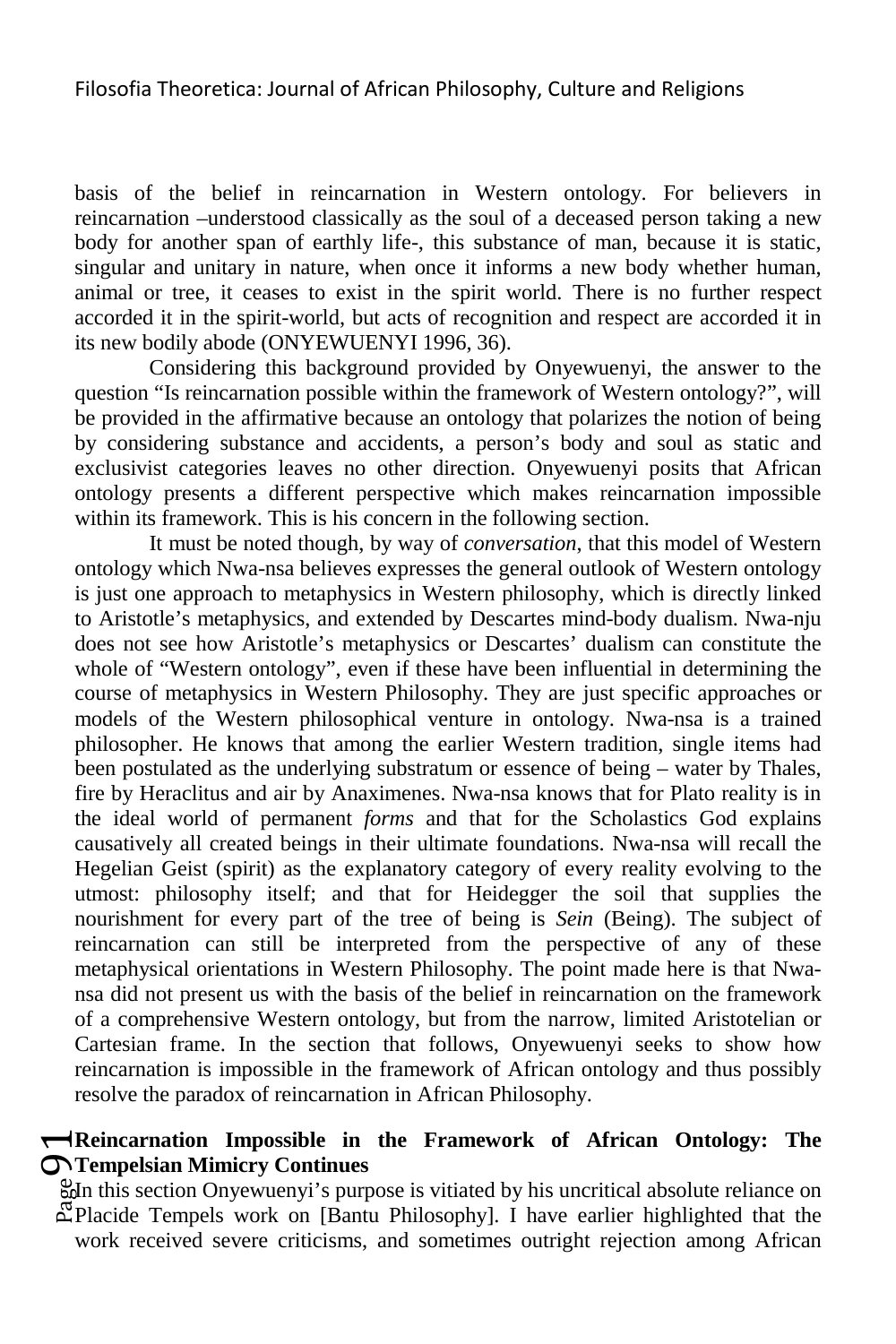Scholars. Placide Tempels made deductions from a study of the Luba of Congo specifically to conclusions about the Bantu generally. One wonders how that specific, narrow, limited research can constitute a comprehensive narration or understanding of "African ontology" which warrants Onyewuenyi to embrace as authentically expressive of "African ontology". Here Nwa-nsa has slipped into what I describe as the "pit of unanimism in African Philosophy." The term "Unanimism" is defined by Paulin Hountondji as "the illusion that all men and women in (African) societies speak with one voice and share the same opinion about all fundamental issues" (HOUNTONDJI 1966, xviii). The term captures the tendency of ethnophilosophers to infer that their analysis of a specific African culture's beliefs captured beliefs essential to all African Cultures.<sup>6</sup> A key objection to unanimism is simply that it is unable to account for other narratives within the diversity of beliefs present in African cultures.

 However let us see how Nwa-nsa carries on with the Tempelsian mindset. Onyewuenyi informs that flowing from the African concept of being as "force" and its dynamic nature, in the category of visible beings the Africans distinguish that which perceived by the senses and the "thing in itself" namely, the inner nature or "force" of the thing whether man, animal, or tree. According to Onyewuenyi:

> When a person dies, the traditional African does not say that the "soul" of the dead has gone to the spirit-world. It is not the "soul" or "part of man" that has gone to the world of the spirits but the whole man though not in a visible but invisible state. (1996, 37)

To further buttress the point above, Onyewuenyi relies on Tempels explanation:

What lives on after death is not called by the Bantu by a term indicating part of man. I have always heard their elders speak of "the man himself" "himself", or it is 'the little man" who was formerly hidden behind the perceptible manifestation of the man; or *muntu* which at death has left the living...*Muntu* signifies vital force endowed with intelligence and will. (ONYEWUENYI 37; TEMPELS, 55)

The point here is that the dichotomy of the soul and body is not applicable such that at death, the soul separates and inhabits another body. Rather "the man" still exists as this person in a spiritual invisible form. His bodily energy goes but his vital force persists and waxes stronger and stronger ontologically.

 $\mathrm{Page}$ 9 $\mathrm{O}_{\mathrm{p}}$ <u>.</u> 6 Discussed at greater length in (HOUNTONDJI 1996, 170-183).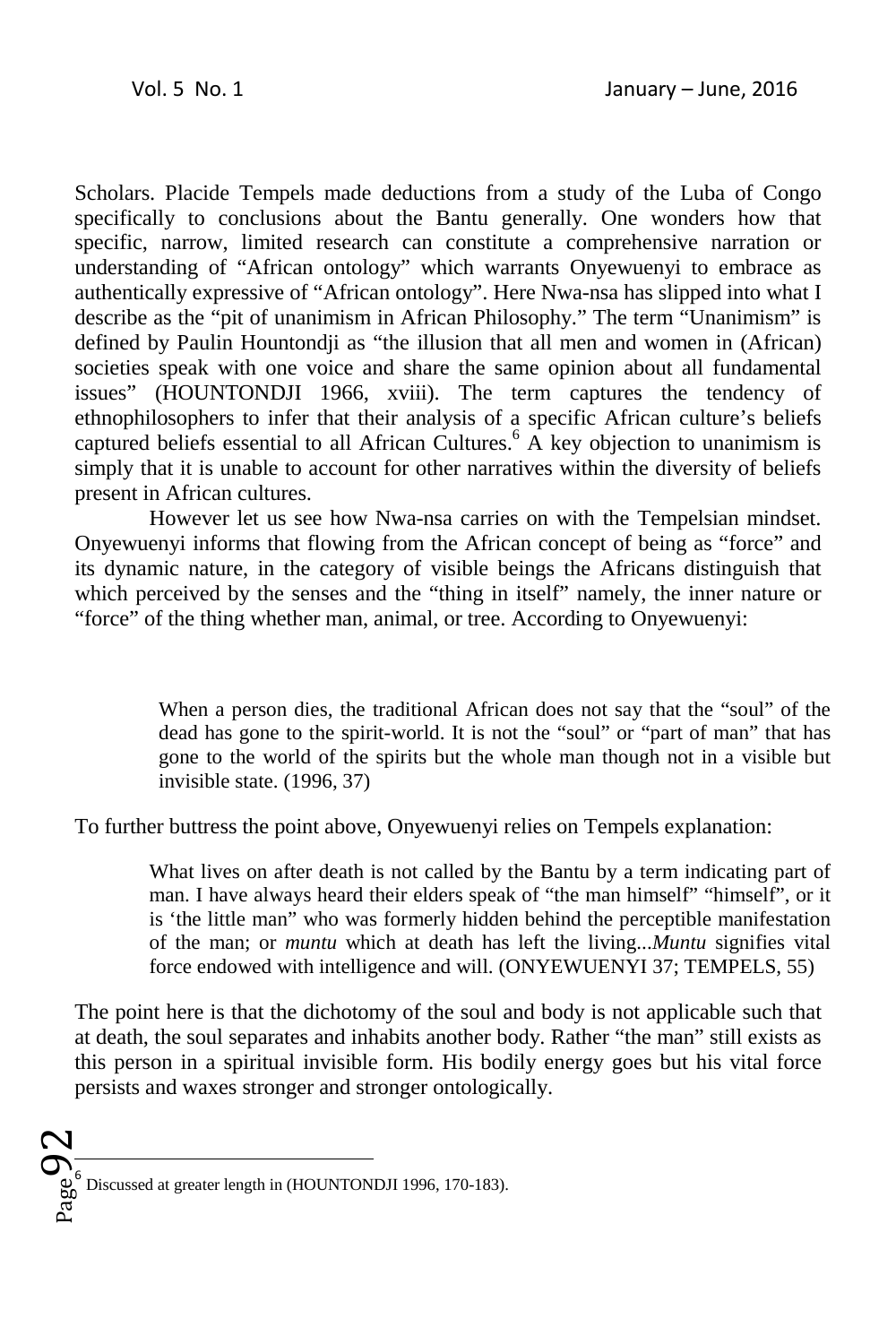The Tempelsian-Onyewuenyian account has it that in line with the hierarchy of "forces", the dead ancestors assume an enhanced vital superiority of intelligence and will over the living, because they have gained deeper knowledge of the forces of nature, and because of the ontological relationship existing among members of the clan, they interact with the living. What interacts with the living is "the man himself" who is now essentially "force" (ONYEWUENYI 1996, 38).

Now, vital force grows and/or weakens through the interaction of forces. A person is "really dead" when his vital force is totally diminished or extinguished. Due to their pre occupation with immortality and deathlessness, the ancestors are concerned with the increase of their and their descendants' vital force for the wellbeing and continuity of the clan. One of the ways of increasing the ancestor's vital force is by sacrifices and prayers from the living descendants. Hence, the wish of Africans to have many children who will offer sacrifices to them after death (ONYEWUENYI 1996, 38-39).

By an inverse movement the "force" of the ancestor flows into the sacrifices and into the community which he embodies and the living receive the "strengthening influence" of the ancestor. It is suggested in this view that "the whole weight of an extinct race lies on the dead... for they have for the whole time of their infinite deathlessness, missed the goal of their existence, that is, *to perpetuate themselves through reproduction* in the living person" (JAHN 1961, 109; ONYEWUENYI, 39).

Onyewuenyi submits that it is this *"perpetuation of themselves through reproduction"* "that is mistakenly referred to as "reincarnation." It is rather the "life giving will" or "vital influence" or "secretion of vital power" of the ancestor on his living descendants. This is understandable because the ancestor who is now pure dynamic force can influence and effect many births in his clan without emptying his personality. For Onyewuenyi, this explains Idowu's "partial or more precisely apparent reincarnation". But Onyewuenyi insists: "Reincarnation cannot be partial or apparent. Either it is or is not", (1996, 39) and Tempels corroborates: "The dead are esteemed, only to the extent to which they increase and perpetuate their vital force in their progeny" (1969, 46).

According to Onyewuenyi:

The vital force of an ancestor is comparable to the sun, which is not diminished by the number and extent of its rays. The sun is present in its rays and heats and brightens through its rays; yet, the rays of the sun singly or together are not the sun. In the same way the "vital force" which is the being of the ancestor can be present in one or several of the living members of his clan through his lifegiving will or vital influence, without its being diminished or truncated. Just as the sun is the causal agent of heat, so is the ancestor a causal agent of his descendants who are below him in the ontological hierarchy. This vital influence is subordinate and distinct from the creative influence which is the domain of God. (1996, 40)

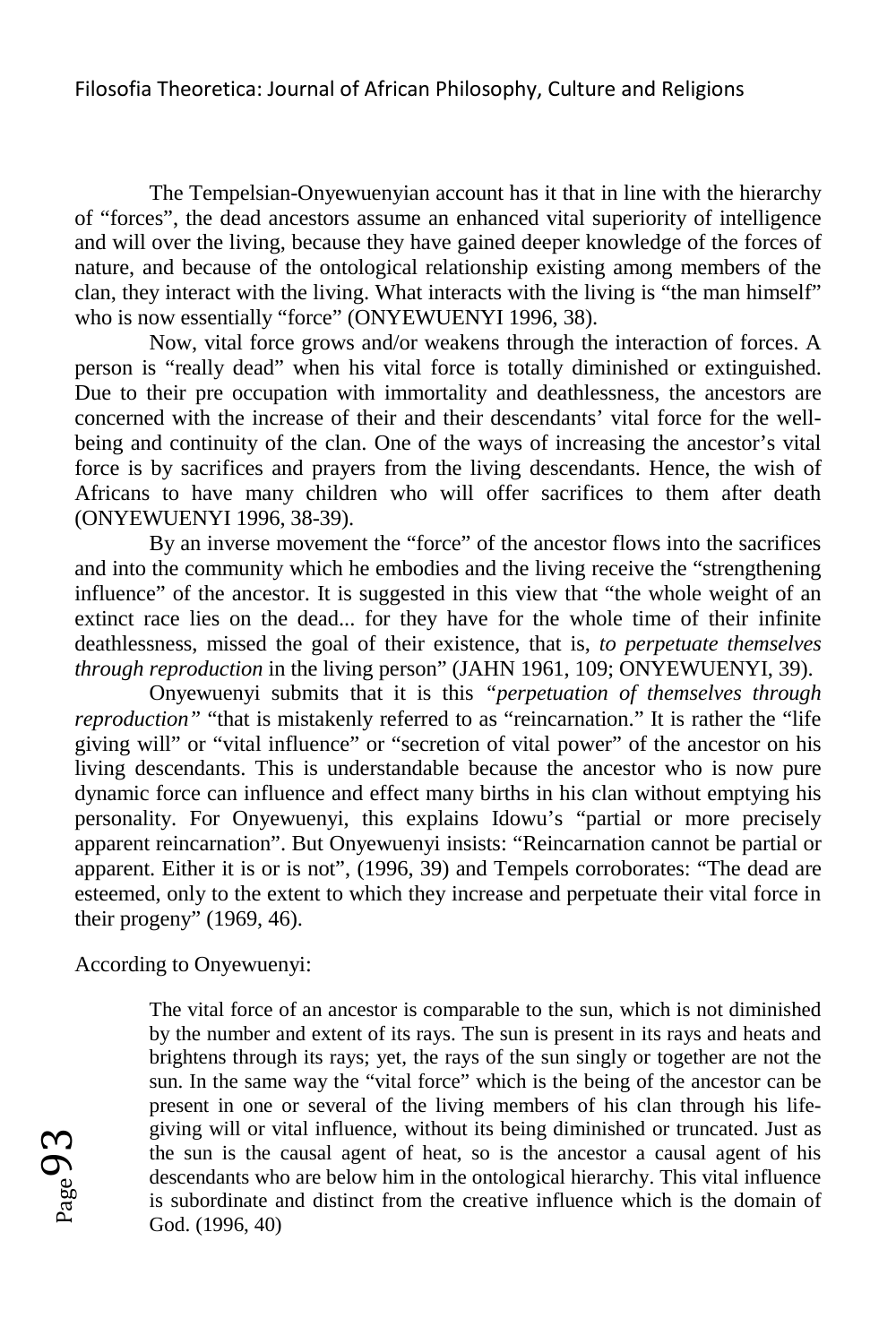Tempels clarifies this point thus:

Man is not the first or creative cause of life, but he sustains and adds to the life of the forces which he finds below him within his ontological hierarchy. And man, in Bantu thought, although in a more circumscribed sense than God, is also a causal force of life. (1996, 29)

Following the Tempelsian-Onyewuenyian logic, this is the philosophical basis for the African claim that a certain ancestor has been 'reborn" in one or several living members of the same clan. What the Africans mean by "return" or "rebirth" cannot be translated as "reincarnation" because for them the child or children are not identified with the dead, since the birth of the little one (s) in no wise puts an end to the existence of the deceased ancestor in the spirit-world.

 This becomes clearer still when one realizes that Africans do not hold that conception is caused by the spirit of the ancestor. The biological conception of the child results from the concurrent act of God and the parents. The influence of the ancestor, which has been called "reincarnation", comes later on. As Tempels insists, "it is the human being, who already possesses life in the womb of his mother (by divine influence), who finds himself under the vital, the ontological influence of a predestined ancestor or of a spirit" (1996, 111). By this explication Onyewuenyi seeks to resolve the "paradox" which Idowu's narration of the belief among the Yoruba that deceased persons do "reincarnate" in their grand children and still continue to live in After-life generated. The dynamic nature of the "being" of the deceased, the theory of ontological hierarchy and interaction of forces in "African metaphysics" explain how the deceased ancestor can be in the spirit-world and yet his presence is felt in the land of the living.

 I find this Tempelsian interpretation of Bantu ontological thought pattern and practice which Onyewuenyi believes captures the general pattern of ontological thought pattern and practice of all African cultures quite intriguing. But I have earlier cautioned about this ethnocentric inspired assumption that there is a way of thinking congenial to all traditional African societies; an assumption that induces the mind to see Africans only from the perspective of a collective, ignoring specific cultural differences and nuances. Against this background, it is very pertinent to emphasize with Innocent Asouzu that "what many (like Onyewuenyi) see as the general worldview of traditional Africans, and by implication that of Africans in general, cannot be characterized as *dynamic* or *force* without qualification"  $(2007^b, 181)$ :

 $\mathsf{S}^{\text{age}}_{\text{p}}$  However, the Tempelsian-Onyewuenyian analysis does not offer any concrete metaphysical or verifiable guarantees. The absurdities and inconsistencies  $\leftrightarrow$  of the belief in reincarnation make many reject the phenomenon of identity of tribal marks, souvenirs or character traits on genetic, socio-cultural and pensivepsychological impressions that occupy peoples' minds and wishes (IROEGBU 1995, 82). But it sure does resolve the *ontological* dilemma leading to the "paradox of the belief in reincarnation in African philosophy", but in doing so Onyewuenyi accentuates the *semantic* dilemma in properly characterizing the nature of the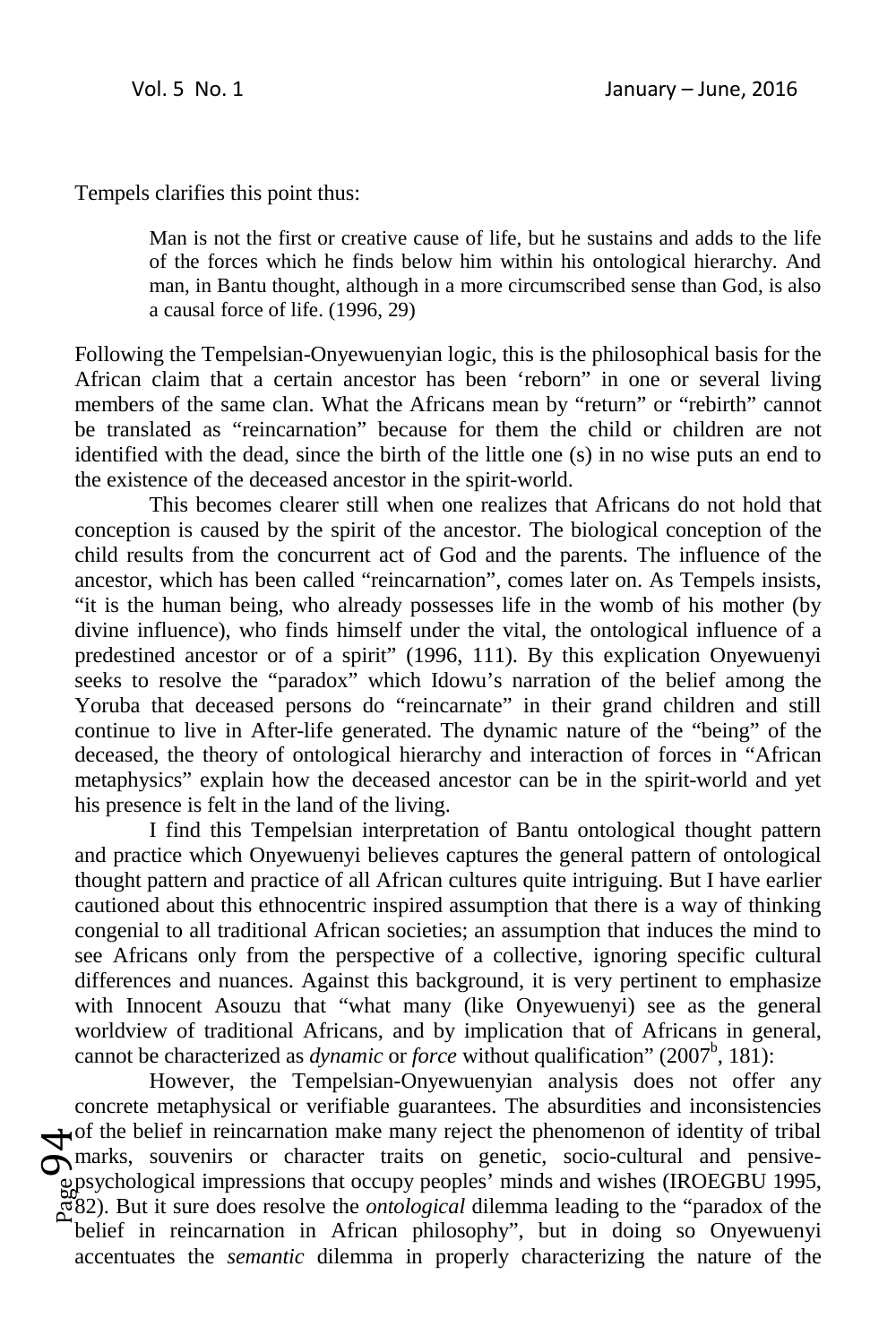phenomenon of reincarnation. Granted that "reincarnation" in its classical connotation is impossible within the framework of African ontology as Onyewuenyi posits, why do African languages have a translation for the word? Nwa-nsa Onyewuenyi himself tells us that "the Igbo word for "reincanation" is "Ilọ uwa", which means "a return to the world" (1996, 20). Then again, without adequate analysis the Tempelsian- Onyewuenyian explication throws up "force", "vital force", life giving will', 'vital influence', 'vital power' all in effort to characterize the dynamism of "being" in African ontological thought. Nwa-nsa needs to tell us, are these expressions from the Bantu language or any African language whatsoever? It is convenient for Nwa-nsa to, at this point, throw up the challenge of "the language of accommodation." This is his concern in the following section.

#### **The Language of Accommodation: Onyewuenyi and the Semantic Quagmire**

The concept of "reincarnation" has generated a "semantic dilemma" in African philosophy. This leads Onyewuenyi to a semantic quagmire. Onyewuenyi in his effort to resolve this quagmire argues that "reincarnation" is a "language of accommodation" employed by Western anthropologists and churchmen to make "concrete and real what is abstract and immaterial" namely, the cultural concept of Africans in connection with the "return" or "rebirth" of ancestors in their living descendants. Here he is relying on Walter Lipmann who introduced the idea in his book [The Public Philosophy]. Lipmann had observed that "men have been laboring with the problem of how to make concrete and real what is abstract and immaterial ever since the Greek philosophers began to feel the need to accommodate the popular Homeric religion to the advance of science" (1963, 131). The idea of "reincarnation" was postulated as a somewhat "working definition" used to cloak realities which were incomprehensible to these Western anthropologists and churchmen who engaged in the research of African realities.

 According to Onyewuenyi, the term "reincarnation" used to describe the cultural concept of Africans in connection with the "return" or "rebirth" of ancestors in their living descendants is as misleading as term like "ancestor worship," "polytheism," "animism," etc., applied to African religions by early European anthropologists (1996, 42). Consequently, the use of these erroneous appellations to describe African cultural phenomena need to be reconsidered, corrected or updated. Sadly though, Nwa-nsa does not succeed in resolving the "semantic challenge or dilemma of the African belief in reincarnation" and the attendant quagmire, because in the concluding section of the essay, he leaves us in deeper conceptual confusion.

## **Onyewuenyi's Conclusion: Further Conceptual Confusion**

 $\Omega_{\text{gacc}}^{\text{Dor}}$ **Lo**Onyewuenyi opines that limits must be set, beyond which the language of accommodation should not be employed. According to him, use of language of accommodation should not be made when there is a sharp diversity of belief which, if obliterated might cause a vital threat to a culture. Onyewuenyi insists that: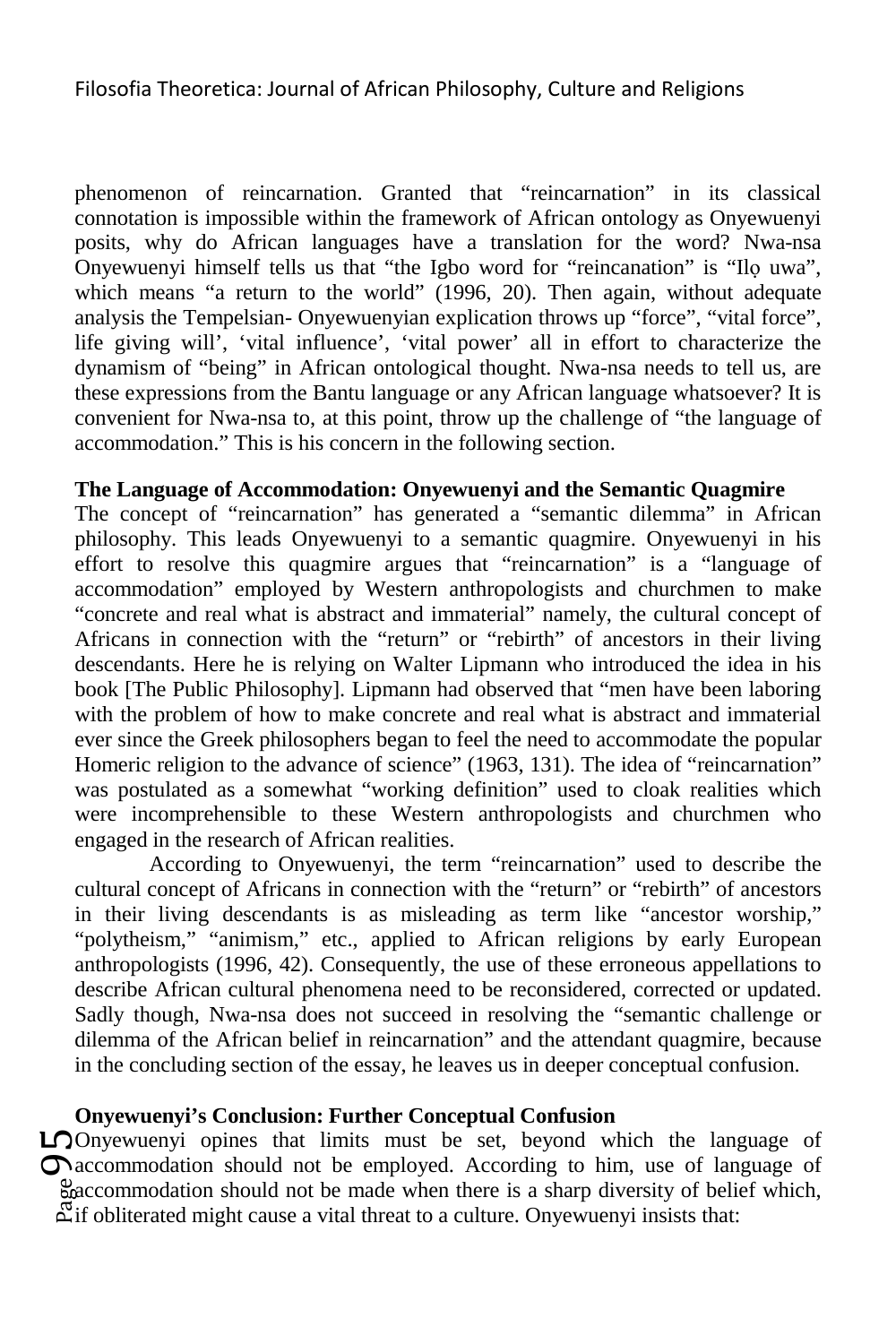The imposition of the "belief in reincarnation" on Africans has undermined African cultural identity in that their cultural respect to their ancestors, which are tokens of fellowship, hospitality, and family continuity, are misconstrued as belief in reincarnation. The situation becomes more disturbing when "educated" Africans are in the forefront in "imposing" the concepts of reincarnation on Africans. (1996, 44)

If "reincarnation" is a misleading translation that has a different sense in describing the specific African cultural thinking and belief, and mind you, African languages have a translation for the word, as Onyewuenyi himself admits, then what alternative term or concept does he recommend?

Onyewuenyi recommends that:

Other terminologies such as "vital influence," "life strengthening," "personal ray," "vital participation" should be used in place of "reincarnation". Instead of saying that a newborn child is a "reincarnate" of an ancestor, we should rather say that he is the "vital influence" or the "life share" or "personal ray," or "living perpetuation" of the ancestor. (1996, 44)

But here again Nwa-nsa must realize that he has fallen into the trap of "the language of accommodation" which is that he unsuccessfully labors to make "concrete and real what is abstract and immaterial" and leaves us in deeper conceptual confusion. Nwa-nsa seems to realize that he has not adequately addressed the problem, especially from its semantic or conceptual perspective, hence his invitation:

If these suggested terminologies seem inadequate to the reader, I invite him to suggest an alternative, so that with the benefit of his collaboration, we can approach more nearly to perfection and exactitude. (1996, 44-45)

Nwa-nsa leaves us in deeper semantic dilemma because he fails to provide a specific concept that would capture the concept Ilo-uwa.

## **My Conclusion: An Acceptance of Nwa-nsa's Invitation**

 $\sum_{\substack{\text{age} \ \text{gcd} \ \text{real}}}^{\text{neg}}$ To a limited extent, I concur with Onyewuenyi. In my view there is not a belief in reincarnation strictly or classically speaking, in African culture. But whereas Onyewuenyi portrays the problem as being one of *semantics*, or of *ontology* or *metaphysics*, and one of *ethnocentric commitment*, I believe that the idea of reincarnation as an explanatory model for the African is an attempt at offering insightful answer to the perennial problem of man's search for immortality, *the*  $\frac{1}{2}$ *perpetuation of life*. Thus in my view, the challenge of explaining that African cultural phenomenon is one of *hermeneutics*. Not *Semantic*. Not *ethnocentric* bias. Not even *metaphysics* or *ontology*.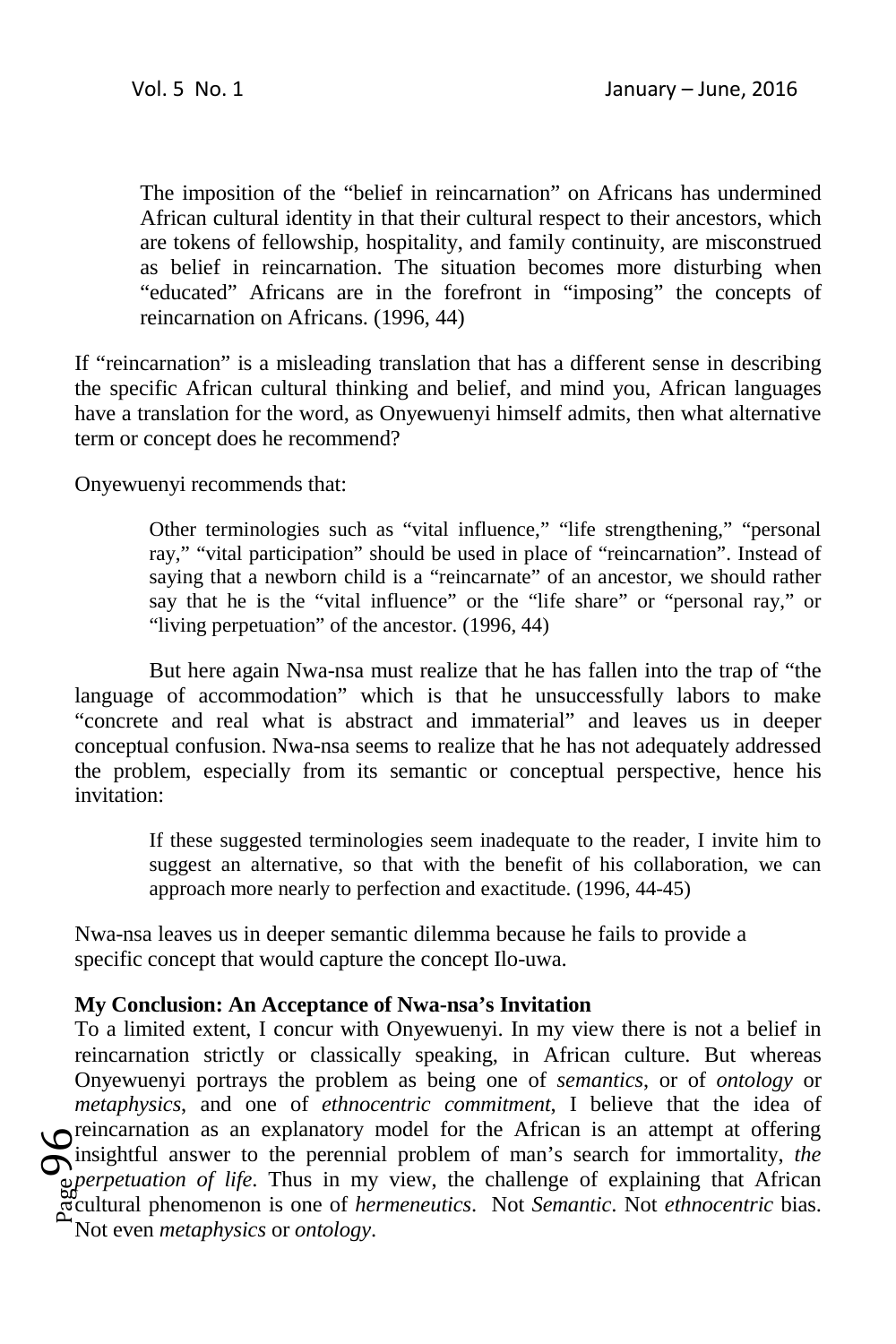Hermeneutics, basically, is an approach that is concerned with interpretation of texts, ideas, social and cultural categories in a bid to understand the meaning as regards the life experience of the person or people concerned (AKPAN 2009, 76). Onyewuenyi completely ignores this hermeneutic approach in his reappraisal. A resolution of the challenge requires focus not on whether ancestors are metaphysical entities, but rather on what they mean within African existence. To my mind, life for the African is the perpetuation of individual and communal existential possibilities, the possibility of life is never ending. Life is not cyclical but is eternal.

Space constraints would not permit me to develop in any extensive manner my "complementary theory of life and death in African thought" based on my formulation of a principle of regeneration which finds expression in the statement "*as*  long as I live, my father lives, and because I live, my primordial ancestors live"<sup>7</sup> which I am working on presently. The position I am advancing on that account is that for the African, the dead belongs to the living as much as the living belongs to the dead. Without any metaphysical or functional guarantees, the dead becomes for the living, ancestors or the living-dead. The living-dead are alive because their works, their words, earn a life in the words and works of those still capable to live death. It is the African complementary mode of thought which makes it possible to co-join the idea of an eternal transcendent space with the idea of corporeality to arrive at an idea of the living-dead, land of spirits or the ancestors. This idea is in turn re-projected to the real world of space and time, but with all the attendant concatenation of ideas of the material and immaterial.

 One other aim of this paper was to show how conversationalism as a method or procedure of philosophical discourse plays out within the context of its canons and it is my believe and hope that, that aim has been adequately discharged and the procedure of conversationalism better understood in its practice. All said, I have maintained here that Nwa-nsa's "philosophical reappraisal" of the African belief in reincarnation is flawed on several accounts and I believe the merits and the conversational reconstruction of the flaws are apparent.

# **Relevant Literature**

- 1. AKPAN, Chris O. "The Hermeneutical Approach to African Philosophy", [From Footmarks to Landmarks on African Philosophy, Andrew F. Uduigwomen Ed.], Pp. 76-81, 2009. O.O. P. Limited: Lagos. Paperback.
- 2. ARISTOTLE. "Metaphysics" [Classical and Contemporary Metaphysics, Richard George Ed.], pp81 – 150, 1962. Holt, Rinehart and Wilson Inc: New

York. Paperback.<br>
The Paper Lam grateful to Jonathan 7 I am grateful to Jonathan Chimakonam who supplied the creative insight that enabled me to formulate this principle.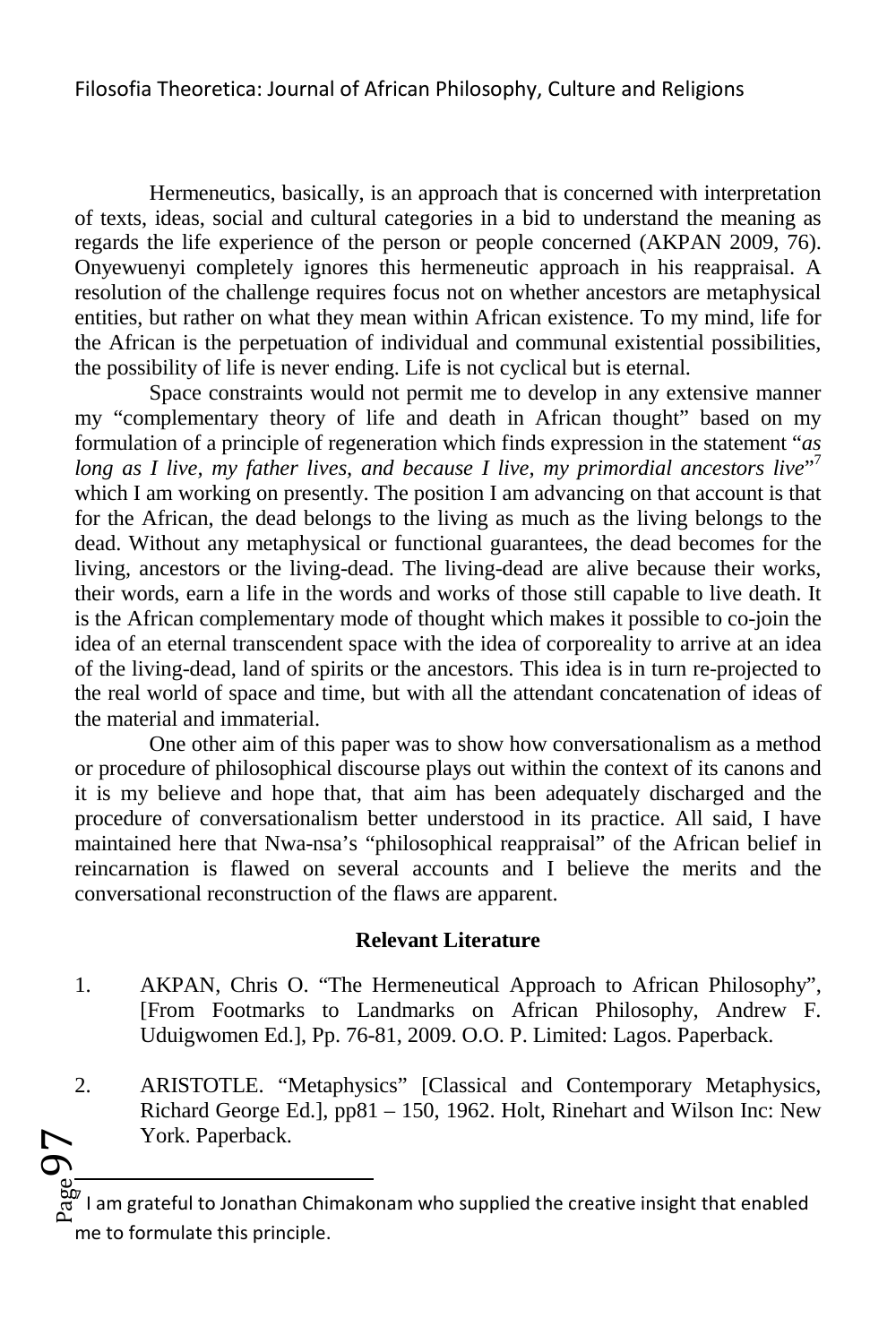- 3. ASOUZU, Innocent I. [The Method and Principles of Complementary Reflection in and Beyond African Philosophy], 2004. University of Calabar Press: Calabar. Paperback.
- 4. \_\_\_\_\_\_. [Ibuanyidanda New complementary Ontology. Beyond World immanentism, Ethnocentric Reduction and Impositions], 2007. Lit Verlag: Zurich. Paperback.
- 5. CHIMAKONAM, Jonathan O. "Conversational Philosophy as a new School of Thought in African Philosophy: a Conversation with Bruce Janz on the concept of "Philosophical Space"". [Confluence: Journal of World Philosophies], Vol 2. No. 3, Pp 9–40, 2015a. Web.
- 6. \_\_\_\_\_\_. "Addressing Uduma's Africanness of a Philosophy Question and Shifting the Paradigm from Metaphilosophy to Conversational Philosophy", [Filosofia Theoretica: Journal of African Philosophy, Culture and Religions], Vol 4. No 1. Pp33-50, 2015b. Paperback.
- 7. EDET, Mesembe I. [Outlines of Oriental Philosophy], 2012. Jochrisam Publishers; Calabar. Paperback.
- 8. \_\_\_\_\_\_. "Metaphysics, Contemporary African philosophy and Ethnocentric Commitment" [Interactions in the History of philosophy] PHILHIST" 13 conference proceeding, Efe. Duyan and Ayse Gungor Eds.], No.778, Pp.122- 124, 2013. MSGSU: Istanbul. Paperback.
- 9. HOUNTONDJI, Paulin [African Philosophy Myth and Reality] 1983. Indiana University Press: Bloomington. Paperback.
- 10. IDOWU, Bolaji E. [Olodumare: God in Yoruba Belief], 1962. Longman Green: London. Paperback.
- 11. **Example 11.** [African Traditional Religion], 1973. SCM Press; London paperback.
- $\mathfrak{D}_{\text{age}}^{12.}$ 12. IROEGBU, Pantaleon. [METAPHYSICS THE Kpim of Philosophy] 1995, IUP: Owerri. Paperback.
	- 13. [Enwisdomization and African philosophy], 1994. IUP. Owerri. Paperback.